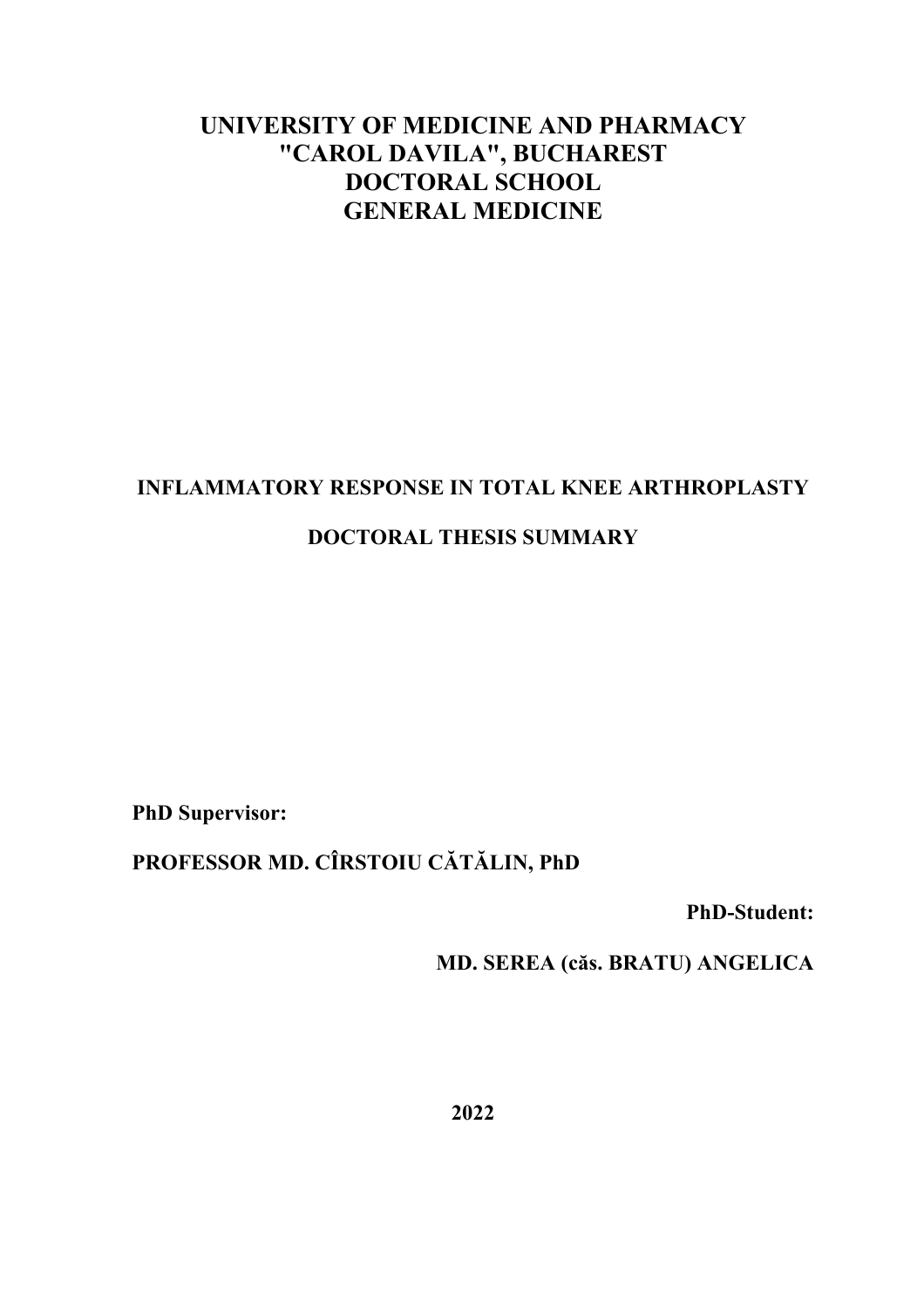## **Abbreviations list**

- **BMI**  body mass index
- **CRP** C reactiv protein
- **GA -** general anesthesia

**IL -** interleukin

**iPACK** - inter popliteal artery and posterior capsule of the knee infiltration

**LRA** - locoregional anesthesia

**MCP-1** - monocyte chemotactic protein

**MSOF -** multiple system organ failure

**NSAIDs** - nonsteroidal antiinflammatory drug

- **PNB** peripheral nerve blocks
- **SIRS -** systemic inflammatory response syndrome

**TKA** - otal knee arthroplasty

**TNF alfa** - tumor necrosis factor

**VAS -** visual analog scale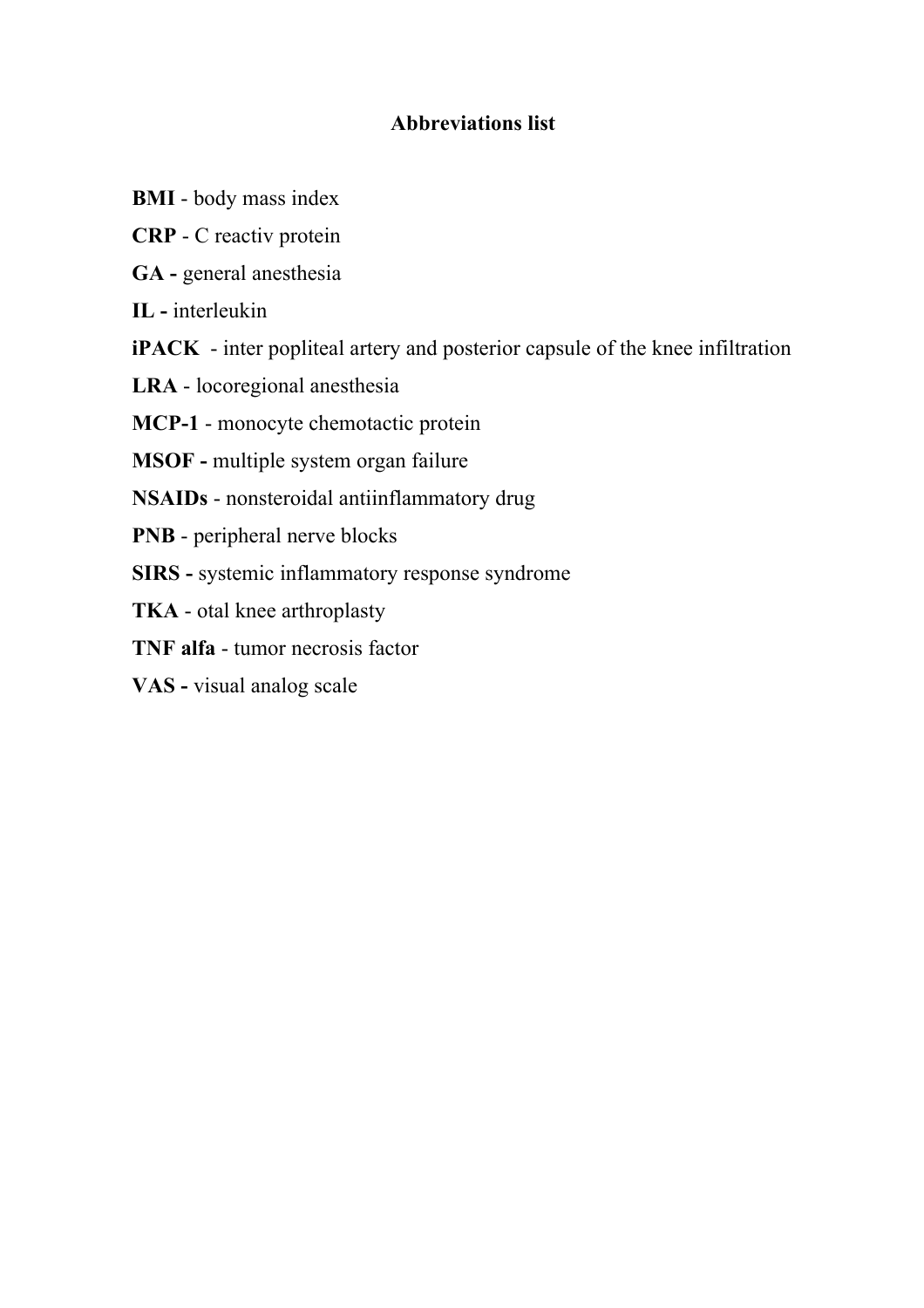## Table of Contents

| 3. Quantifying the inflammatory response in total knee arthroplasty in patients with   |
|----------------------------------------------------------------------------------------|
|                                                                                        |
|                                                                                        |
|                                                                                        |
|                                                                                        |
| 4. Correlations between the inflammatory response and acute pain and early recovery of |
|                                                                                        |
|                                                                                        |
|                                                                                        |
|                                                                                        |
|                                                                                        |
|                                                                                        |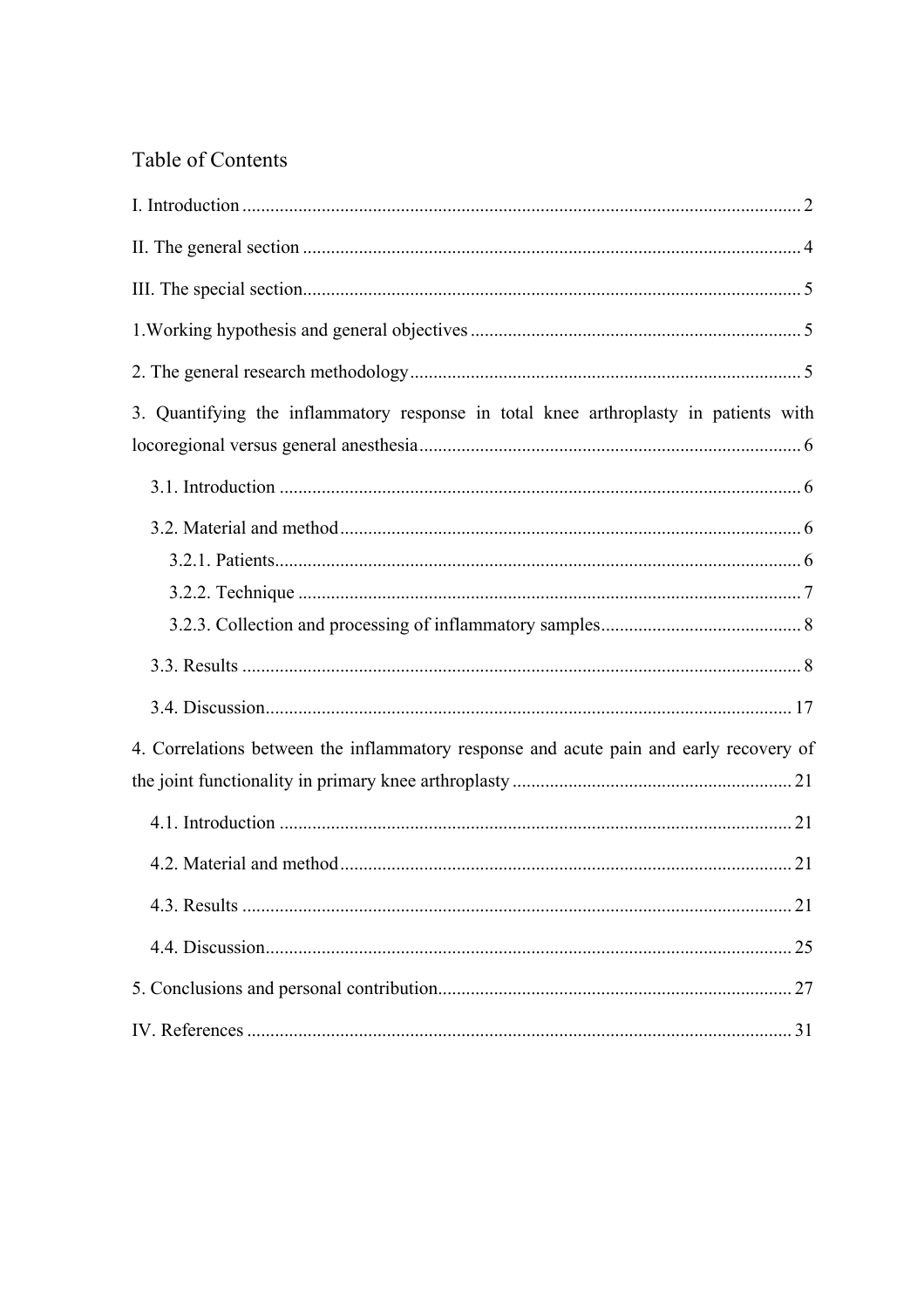### **I. Introduction**

Total knee arthroplasty is one of the most common surgeries in the orthopedic field, with an estimated number of over 700,000 knee replacements performed annually in the United States. Due to the increase in life expectancy and average age in the general population, the number of patients with severe arthritic lesions having an indication for joint replacement is increasing. Thus, in the short term, the incidence of total knee arthroplasty is expected to increase by about 14.7% in Europe and 7.9% in the United States each year, and to reach an estimated annual number of 3 million patients by 2030 [1- 2].

The emergence of new, less and less invasive surgical techniques, the widespread implementation of fast track programmes and the innovative anesthesia and analgesia techniques have led to a significant decrease in the length of hospitalisation and to improved prognosis and recovery of such patients. In view of these aspects, the significant prevalence of this pathology in the general population, and the fact that total knee arthroplasty is known to be one of the orthopedic procedures that generate a significant algic stimulus, it appears imperative to develop a well-standardised protocol for the perioperative management of this type of patients. The purpose of this protocol would be to establish a direct causal relationship between current evidence and practice and improved perioperative prognosis, both in the short and long term [3].

The plethora of locoregional anesthetic techniques available has led to controversial debates on establishing an ideal anesthetic and analgesic regimen for total knee arthroplasty. Numerous studies have attempted to correlate the analgesic modalities and the anesthetic agent used with patient outcome and prognosis. Although the results of the studies are not consistent, the existing data appears to be in favour of the locoregional anesthesia in terms of magnitude of postoperative pain, incidence of complications, functional recovery and mortality rate [4].

The trauma induced by surgery produces a systemic reaction known as the acute phase response. The systemic inflammatory response consists of a chain of liver-mediated reactions that modulate over 100 genes; as a result, it stimulates the synthesis of the molecules called cytokines, which prevent bleeding, fight infection and stimulate wound healing. Many studies have shown that the magnitude and duration of the systemic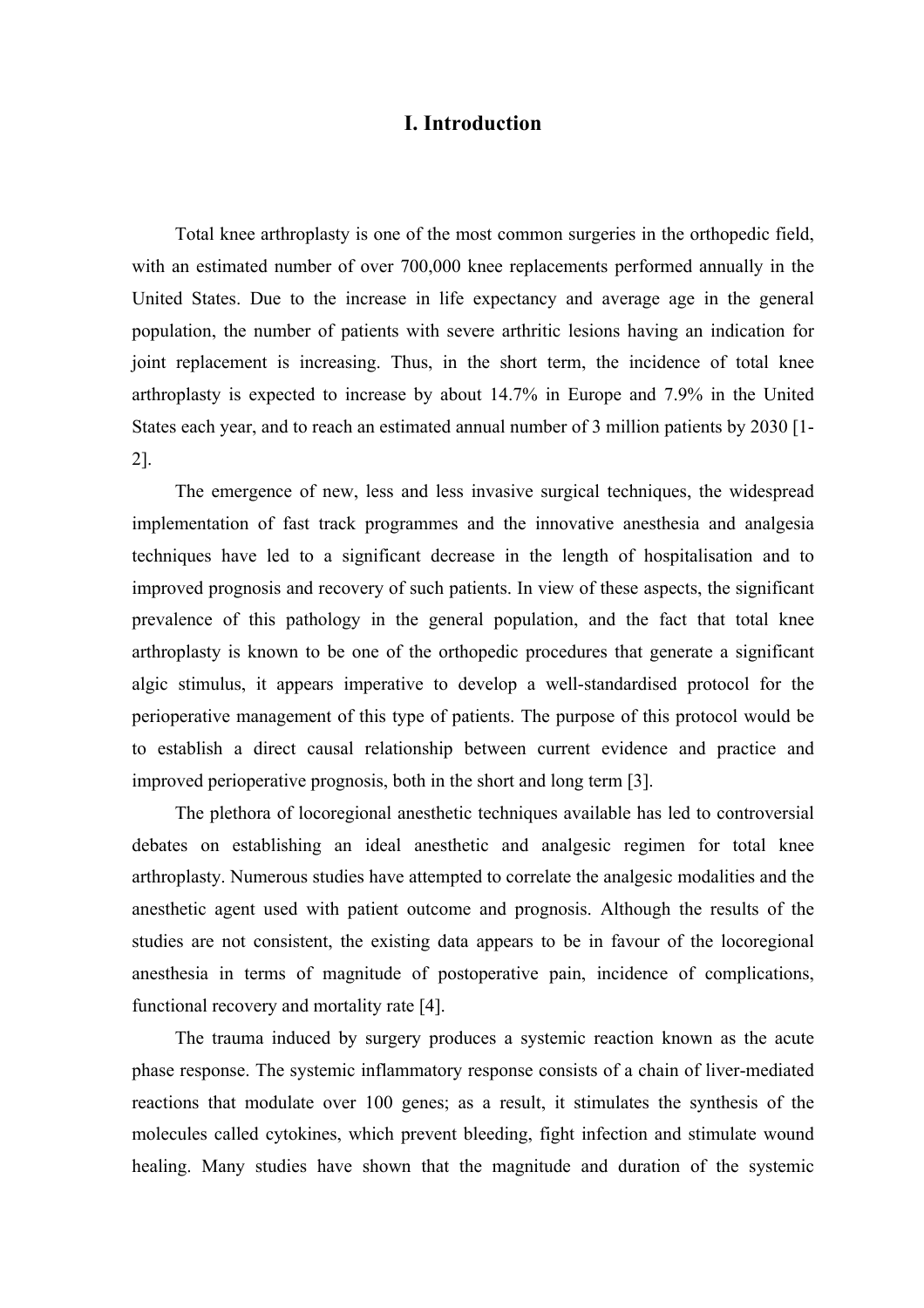inflammatory response correlates directly with tissue injury and is a predictor of poor prognosis [5].

Since many studies certify that the magnitude of the triggered SIRS is a reliable predictor for the occurrence of postoperative complications, this thesis aims to investigate whether there is a direct causal relationship between the perioperative management of TKA patients, in terms of the analgesia and anesthesia techniques used, and the magnitude of the systemic and local inflammatory response syndrome that is triggered. Many studies certify that the magnitude of the triggered SIRS is a reliable predictor for the occurrence of postoperative complications [6].

Thus, a prospective single-center study was conducted that involved 40 patients proposed for unilateral total knee arthroplasty in the Orthopedics and Traumatology Clinic of the Bucharest University Emergency Hospital (SUUB) between May 2019 and March 2021. The recruited patients were divided into two groups according to the chosen anesthesia and analgesia technique, as follows:

- for the patients in the first batch, surgery was performed under general anesthesia and postoperative analgesia was administered using a multimodal intravenous analgesia protocol;

- for the patients in the second batch, surgery was performed under spinal anesthesia combined with continuous adductor canal block and iPACK, postoperative analgesia was administered with a multimodal analgesia protocol including, in addition to systemic analgesia, associated peripheral nerve blocks.

The main objective of the study was to quantify the differences in inflammatory response between the two batches. The inflammatory response was assessed by measuring the dynamics of the classical parameters of inflammation, namely the leukocyte count, fibrinogen and CRP, on the one hand, and the changes in the concentrations of some cytokines and chemokines, IL-6, IL-8 and MCP-1, on the other hand, which are considered to be more reliable in assessing the magnitude of the triggered inflammatory syndrome. The choice of biomarkers to be investigated was made based on the evidence in the literature to date, as well as by taking into account the availability of tests and the testing methodology required in order to conduct this study [7].

Considering that there are studies showing a local inflammatory response more than 100 times more intense than the systemic one, as well as the fact that the local inflammatory response could have a particular implication in the early recovery process of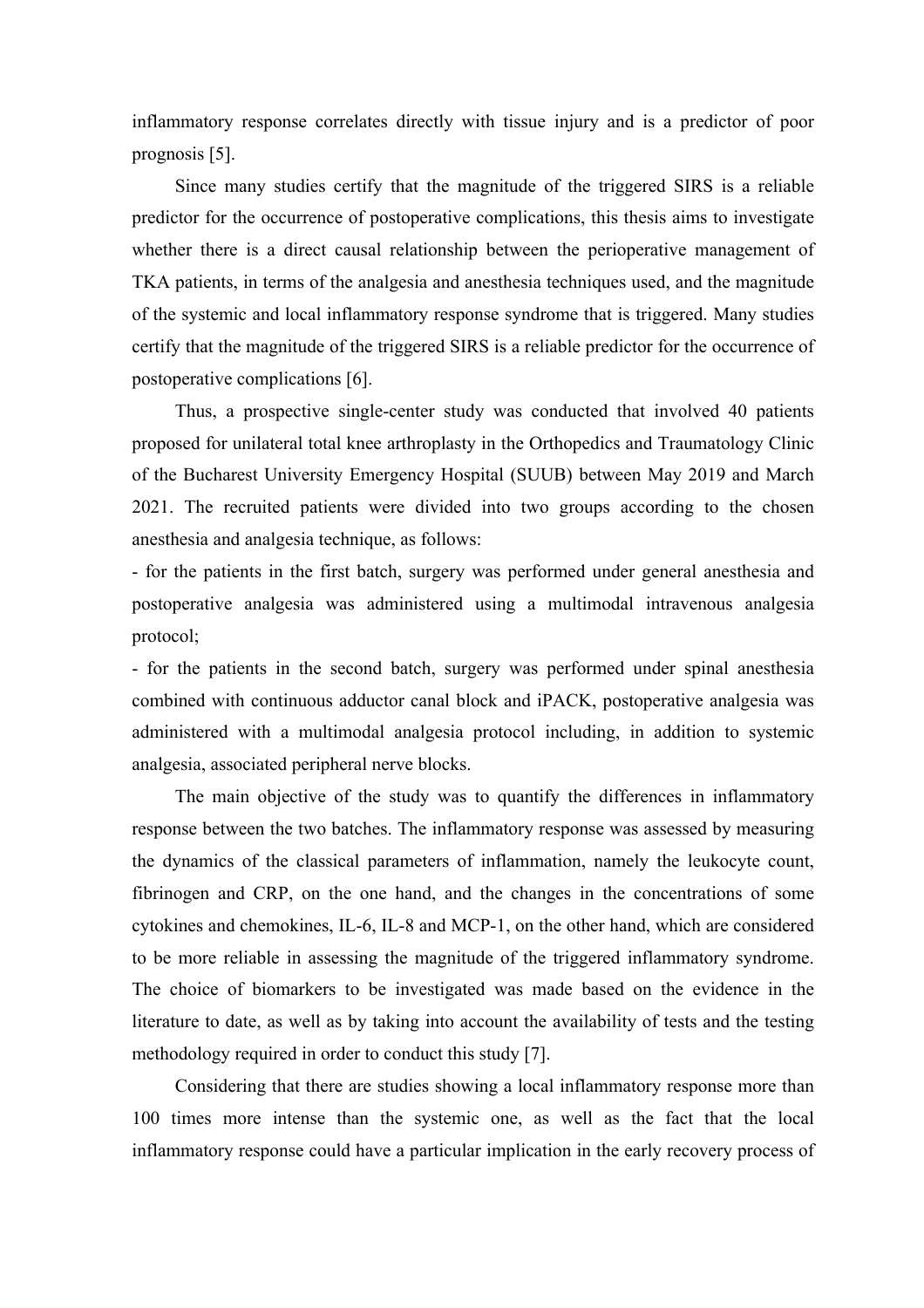the prosthetic joint, the above-mentioned inflammatory markers were monitored in parallel, both at systemic and local level [8].

The secondary objective of the study is to examine the causal relationship between the anesthetic and analgesic technique used and the postoperative pain and the early recovery of the joint functionality.

#### **II. The general section**

This first part of this doctoral thesis describes essential notions of surgical technique, anesthesia and analgesia in total knee replacement. The role played by the choice of anesthesia and analgesia techniques in determining prognosis and complications in total knee arthroplasty has been intensely discussed for a long time and is a controversial topic. Despite efforts and research, there is still no clear evidence to support the choice of optimal anesthetic and analgesic technique in terms of postoperative prognosis [9-10].

As the majority of patients proposed for total knee arthroplasty are generally compatible with any of the currently available anesthetic techniques, selecting the optimal technique for the surgical procedure is a challenge for the anesthetic practitioner[11-12].

The trauma induced by the surgical procedure entails a chain of metabolic and hemodynamic reactions, as well as significant changes in the immune response. Postoperative changes in the immune response are recognised as a series of reactions that ultimately aim to restore the body's balance and homeostasis in the postoperative period and consist in the release of inflammatory mediators, cytokines and acute phase reactants. The body's immune response is influenced by both the choice of anesthetic technique and the local anesthetic used [12-13].

Therefore this part of the paper also describes the inflammatory changes induced by the anesthetic-surgical procedure, the systemic and local consequences of a prolonged and sustained inflammatory response and the potential role of new techniques of ultrasoundguided locoregional anesthesia in limiting postoperative inflammation. [12][14-16]

In conclusion, the general part details the theoretical foundations underpinning the initiation of the study that is the subject of this doctoral thesis.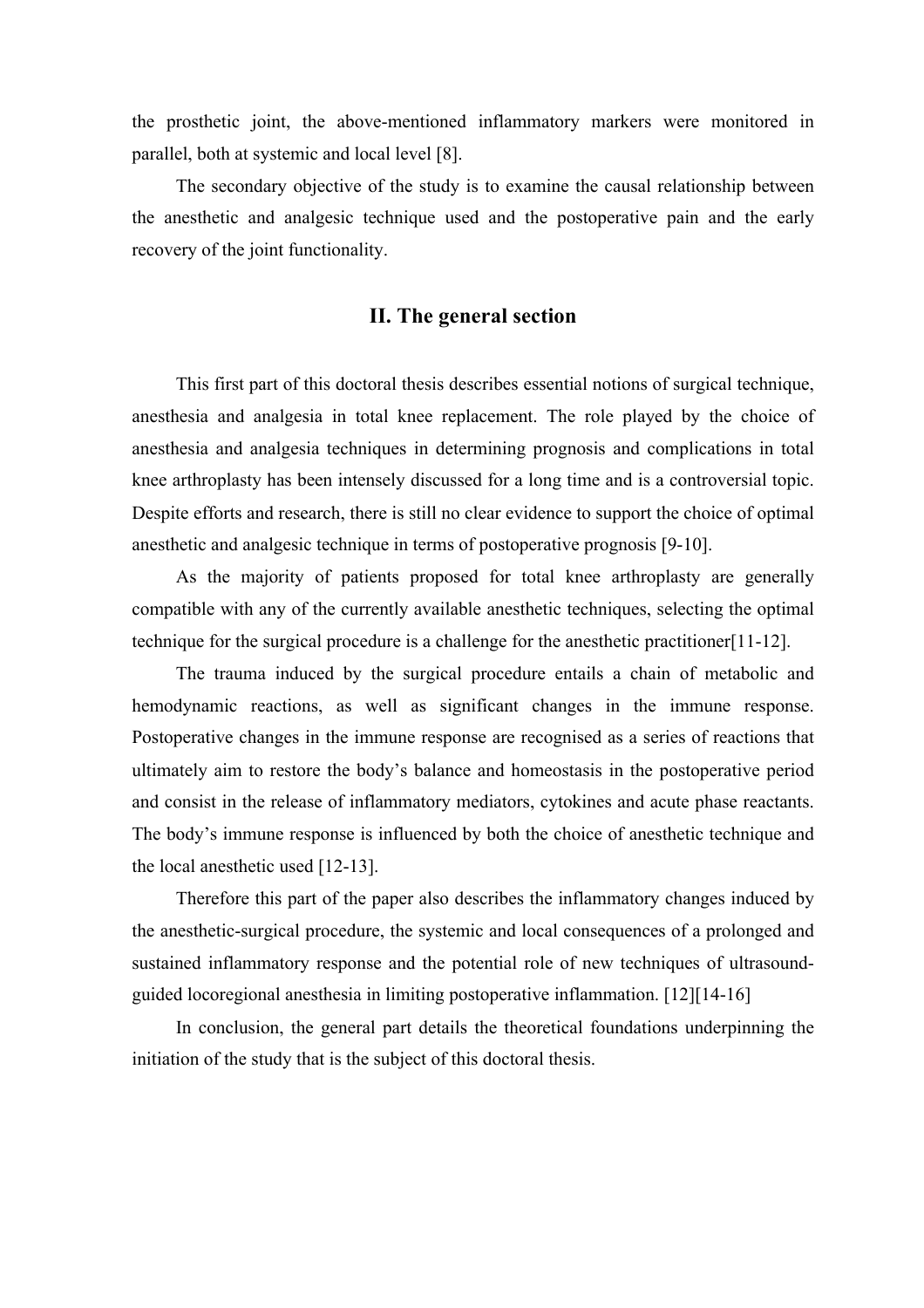### **III. The special section**

### **1.Working hypothesis and general objectives**

Starting from the hypothesis that the exaggerated inflammatory response is a factor of unfavourable prognosis for TKA patients [17], the research carried out in the framework of this doctoral thesis aims, as a main objective, to prove that the inclusion of new techniques of ultrasonographically guided locoregional anesthesia in the perioperative care protocol of TKA patients brings an undeniable advantage, by directly limiting the inflammatory response occurring as a result of surgical trauma and all the related adverse reactions [18].

At the same time, by limiting the inflammatory response, the secondary objective of the study is to examine the causal relationship between the anesthetic and analgesic technique used and postoperative pain, the recovery of the joint functionality and a decreased length of hospitalisation.

### **2. The general research methodology**

The study which makes the subject of this doctoral thesis is a prospective singlecentre study, carried out on a group of 40 patients that were proposed for unilateral total knee arthroplasty in the Orthopedics and Traumatology Clinic of SUUB. The enrolment of patients was carried out after the Ethics Committee agreed to it and the patients gave their informed consent.

The patients included in the study were divided into two equal groups according to the chosen anesthesia and analgesia technique: the first batch received general anesthesia and multimodal systemic postoperative analgesia, while the second batch received spinal anesthesia combined with continuous adductor canal block and iPACK and postoperative analgesia combined regional analgesia techniques with systemically administered analgesics.

The magnitude of the inflammatory response was assessed by determining the dynamics of the concentration of inflammatory mediators, at the systemic level and at the local, joint level. Both common markers of inflammation, i.e. CRP, fibrinogen and the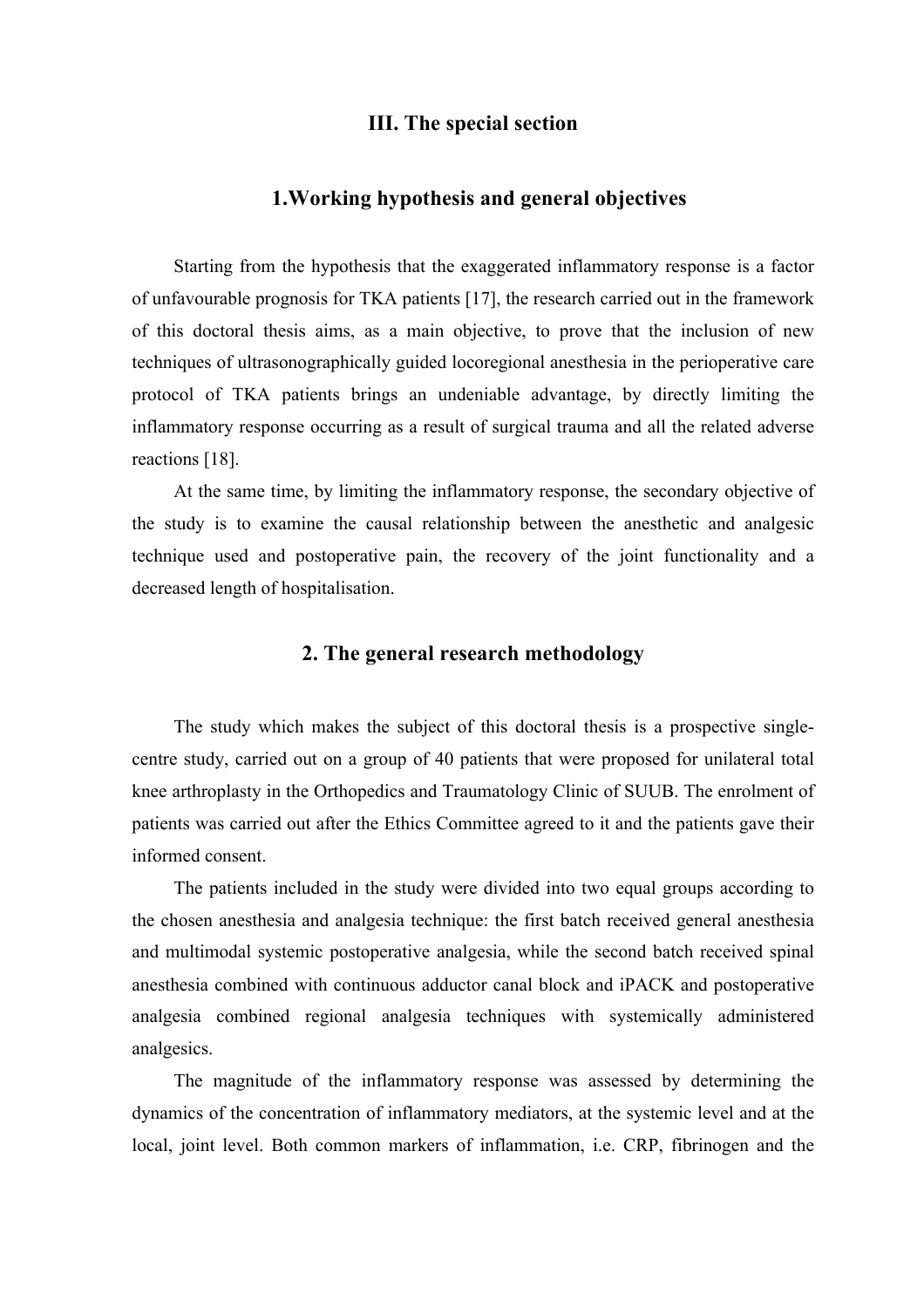leukocyte count, and more sensitive mediators with faster kinetics from the cytokine/chemokine category, i.e. IL-6, IL-8 and MCP-1, were selected for monitoring.

The statistical comparison of medians was performed using the Mann-Whitney-Wilcoxon test for independent samples: a comparison between patients receiving locoregional or general anesthesia.

# **3. Quantifying the inflammatory response in total knee arthroplasty in patients with locoregional versus general anesthesia**

### **3.1. Introduction**

Many studies have sought to identify the perfect choice of anesthesia and analgesia for total knee arthroplasty, especially since there is now clear evidence confirming the role of the anesthetic technique in the postoperative outcome and prognosis for patients [11][19-20].

The vast majority of studies investigate the inflammatory syndrome in neuraxial anesthesia compared to general anesthesia, while only few researchers have turned their attention to the inflammation associated with peripheral nerve blocks [10].

Based on the hypothesis that a sustained and prolonged inflammatory syndrome is associated with an unfavourable postoperative outcome, our study seeks to strengthen the role of new ultrasound-guided locoregional anesthesia techniques in the perioperative management protocol of total knee arthroplasty [21].

### **3.2. Material and method**

#### **3.2.1. Patients**

The surgery was performed by specialist surgeons of the Orthopedics and Traumatology Clinic of SUUB through a medial parapatellar approach, and bicompartmental prostheses were implanted with component cementing. During the surgery hemostatic tape was used for all patients.

Patients were divided into two groups according to the anesthesia and analgesia technique that was used, as follows: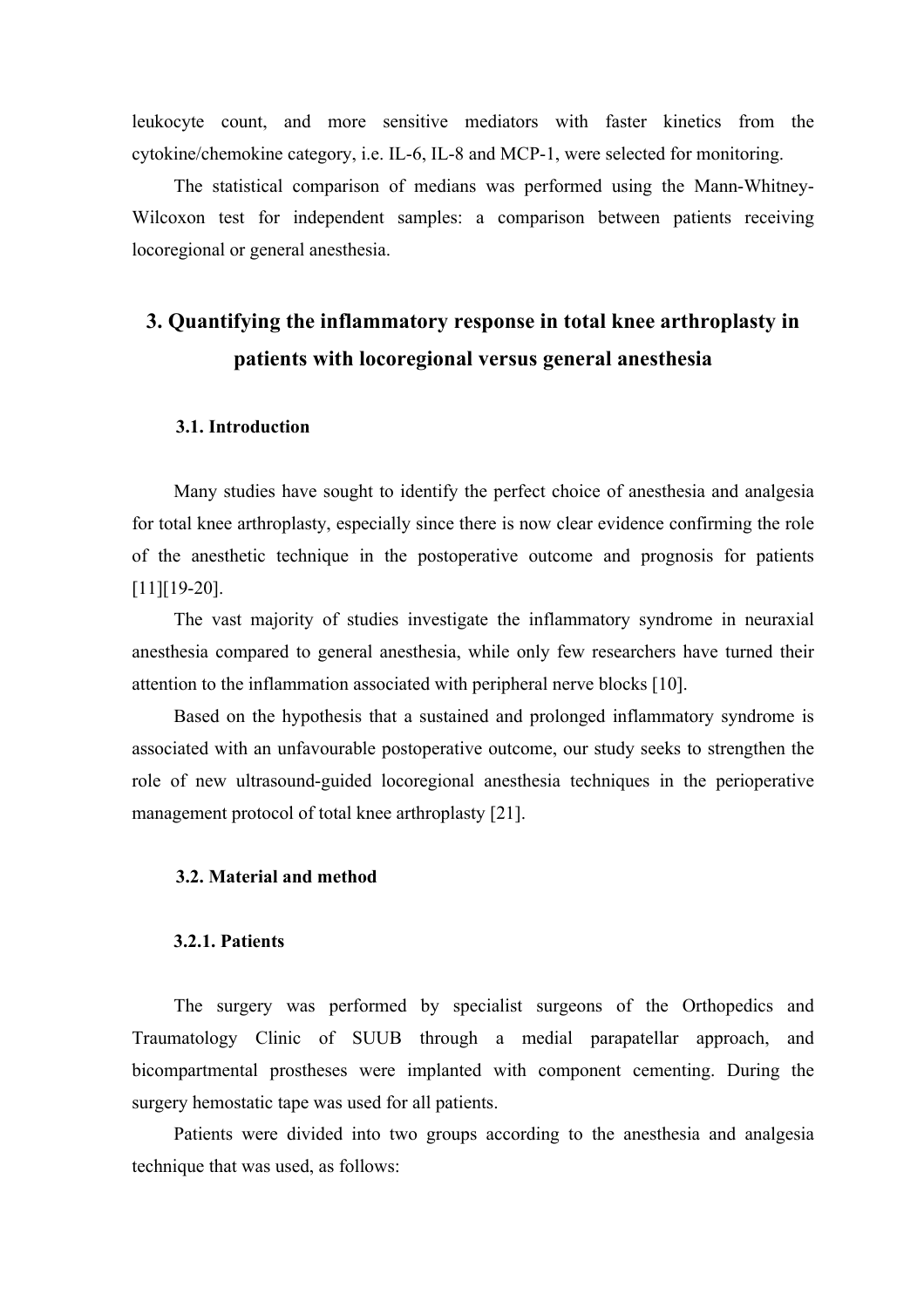• the first batch: general balanced anesthesia with volatile pivot and multimodal postoperative analgesia, intravenous;

● the second batch: spinal anesthesia combined with continuous adductor canal block and infiltration between the popliteal artery and the posterior knee capsule (iPACK); postoperative analgesia was multimodal, combining regional anesthesia (continuous injection at the level of the adductor canal catheter) and intravenous analgesia.

#### **3.2.2. Technique**

The patients receiving general anesthesia were admitted directly to the operating room for anesthetic induction and surgery, while the patients receiving locoregional anesthesia were admitted to the preoperative ward for peripheral nerve blocks. Ultrasoundguided continuous adductor canal block was performed by injecting 20 ml ropivacaine 0.5% at the adductor canal and subsequently mounting a catheter (Contiplex Touhy Ultra Bbraun) in the medial portion of the canal, and iPACK was performed by ultrasound infiltration of 20 ml ropivacaine 0.5% (Stimuplex Ultra 360 20G-100 mm BBraun needle) in the space between the popliteal artery and the posterior knee capsule. Subsequently, spinal anesthesia with 15 mg bupivacaine 0.5% is performed in the operating room. Preoperatively, all patients received prophylactic antibiotic therapy with 2nd generation cephalosporins, which was continued in the postoperative course until drainage tubes were removed.

Intra-anesthetic monitoring was standard, patients were maintained normothermic and euvolemic by the administration of crystalloid solutions and blood products where necessary.

Immediately after surgery, all patients were admitted to the postoperative surveillance unit for vital functions monitoring and surveillance. The following parameters were monitored:

- the vital functions (TAM, AV, FR, SpO2);
- the volume of suction drainage from the prosthesis;
- VAS at rest and during mobilisation (from postoperative day 2);
- the degree of joint mobilisation (from postoperative day 2).

From postoperative day 2, patient mobilisation was started, first passively with the help of the Kinetec machine until the drain tubes were removed, later on also actively, by mobilisation to walk with support. The pain score (VAS) at rest and during mobilisation,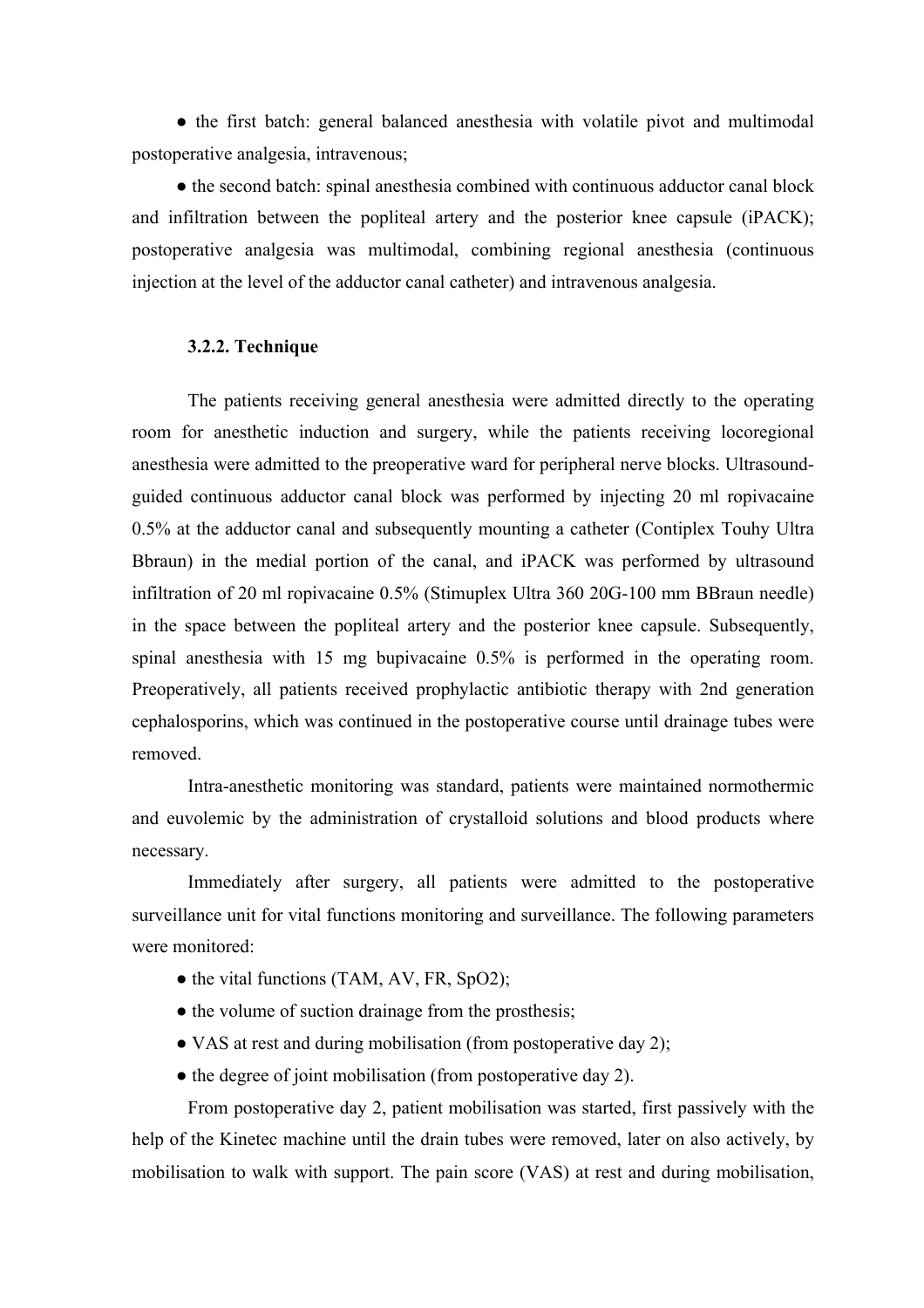the degree of joint flexion and the potential less desirable events such as falling or muscle weakness were recorded. Patients were monitored in terms of clinical outcome until discharge from our unit.

### **3.2.3. Collection and processing of inflammatory samples**

Venous blood samples were collected preoperatively and then at 24 and 48 hours postoperatively. Joint drainage fluid samples were collected immediately after surgery and then at 24 and 48 hours postoperatively. For the determination of cytokines and chemokines, blood was collected in special tubes with activating gel, subsequently centrifuged 10 min at a speed of 1400 rpm. The resulting serum was immediately transferred into 1.8 ml cryotubes, labelled with the patient's identification data, stored initially at -20 degrees Celsius, subsequently at -80 degrees Celsius, until processing. For IL-6, IL-8 and MCP-1, Elisa Elabscience kits were used with the following specifications:

- Elisa human IL6 kit with detection range 1.56-100 pg/ml, sensitivity 0.94 pg/ml;
- Elisa IL8 kit with detection range 7.81-500 pg/ml, sensitivity 4.69 pg/ml;
- Elisa MCP-1 kit with detection range  $62.50-4000$  pg/ml, sensitivity 37.50 pg/ml.

The testing method is based on the enzyme-linked immunosorbent assay technique (ELISA), more precisely its non-competitive variant called 'sandwich' ELISA. Results were expressed in pg/ml.

The CRP measurement was carried out by immunoturbidimetry and the results were expressed in mg/dl.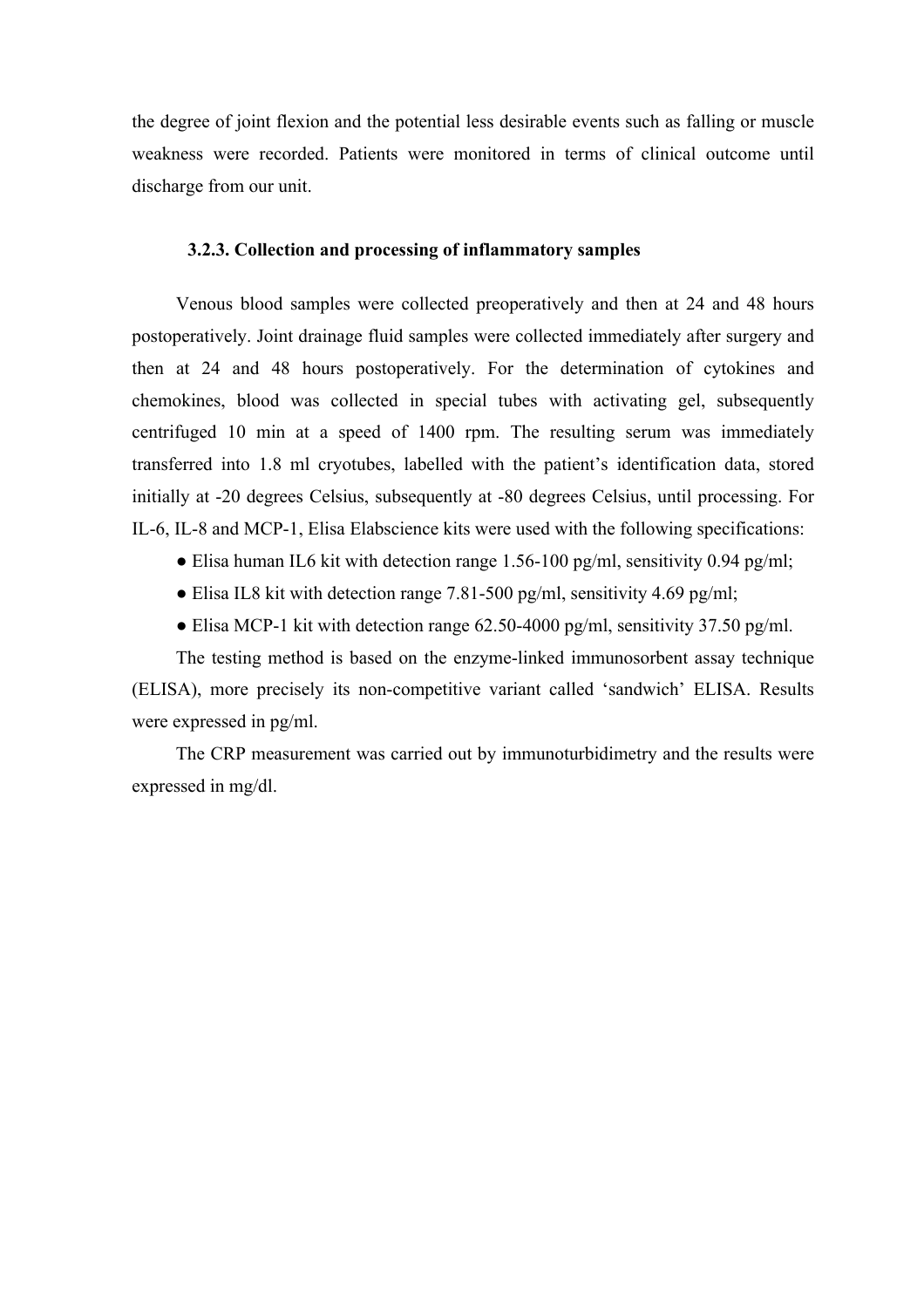## **3.3. Results**

From a demographical point of view there were no statistically significant differences between the two groups (Tabel III.1.)

| Demographic            | Total             | Locoregional         | General            | p value |
|------------------------|-------------------|----------------------|--------------------|---------|
| characteristics        |                   | anesthesia           | anesthesia         |         |
|                        | N(%               | N(%                  | N(%                |         |
| Age (mean,y)           | $68.0(59.0-71.0)$ | $70.0(62.0-72.0)$    | $66.0(59.0-70.7)$  | 0.185   |
| <b>Sex</b>             |                   |                      |                    | 0.723   |
| woman                  | 29(72.5)          | 14(70.0)             | 15(75.0)           |         |
| man                    | 11(27.5)          | 6(30.0)              | 5(25.0)            |         |
| BMI (mean) kg/m2       | $31.9(28.3-36.5)$ | $32.5(27.7-36.5)$    | $31.5(29.0-36.5)$  | 0.645   |
| VAS score admission    | $3.5(3.0-4.0)$    | $3.5(3.0-4.0)$       | $3.5(3.0-4.0)$     | 0.882   |
| (mean)                 |                   |                      |                    |         |
| NSAID consumption      | 14(35.0)          | 8(40.0)              | 6(30.0)            | 0.507   |
| Opioids consumption    | 4(10.0)           | 2(10.0)              | 2(10.0)            | 1.000   |
| Comorbidities          |                   |                      |                    |         |
| Cardiovascular disease | 35(87.5)          | 17(85.0)             | 18(90.0)           | 0.633   |
| Diabetes               | 11(27.5)          | 7(35.0)              | 4(20.0)            | 0.288   |
| Cancer                 | 3(7.5)            | 0(0.0)               | 3(15.0)            | 0.072   |
| Cronic kidney disease  | 2(5.0)            | 1(5.0)               | 1(5.0)             | 1.000   |
| Respiratory disease    | 2(5.0)            | 0(0.0)               | 2(10.0)            |         |
| Surgical time (mean,   | $147.5(100.0-$    | $135.0(100.0-150.0)$ | $(130.0-$<br>150.0 | 0.187   |
|                        |                   |                      |                    |         |
| min)                   | 150.0)            |                      | 157.5)             |         |
| Transfusion            |                   |                      |                    | 0.223   |
| No transfusion         | 34(85.0)          | 17(85.0)             | 17(85.0)           |         |
| 1 U RBC                | 2(5.0)            | 2(10.0)              | 0(0.0)             |         |
| 2 U RBC                | 4(10.0)           | 1(5.0)               | 3(15.0)            |         |

# **Tabel III.1. Demographic characteristics**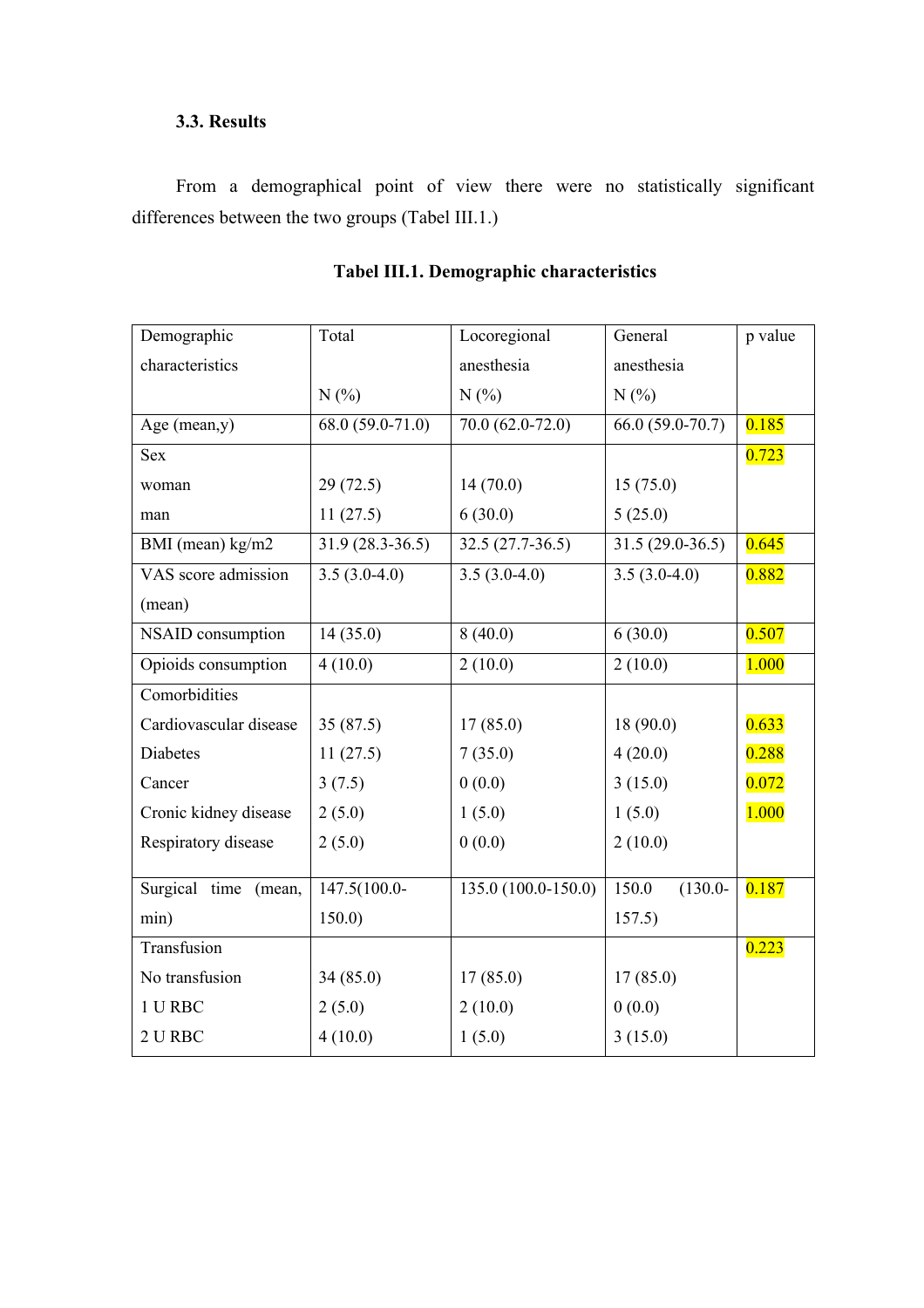#### *Analysis of inflammatory markers*

The absolute leukocyte count changes significantly in the first 48 hours after surgery, peaking at 24 hours postoperatively (in our case 19,100/mmc), and then it follows a downward slope. The group with spinal anesthesia and PNB had a statistically significantly lower number of leukocytes at 24 hours postoperatively compared to the group with GA (median 11,200/mmc vs. 9,650/mmc Mann-Whitney U test = 90.00;  $p = 0.038$ ) (Tabel III.2.). The one-way analysis of variance with correlated scores among the two groups of patients showed significant changes in leukocytes at the three points in time (F=7.81;  $p=0.008$ ; partial  $p^2=0.167$ ).

| 24 hours postoperative (T1)                |              |                    |          |
|--------------------------------------------|--------------|--------------------|----------|
|                                            | Locoregional | General anesthesia | Total    |
|                                            | anesthesia   |                    |          |
| Mean                                       | 9740,00      | 11435,00           | 10587,50 |
| Median                                     | 9650,00      | 11200,00           | 10450,00 |
| Standard deviation                         | 3039,113     | 3094,184           | 3146,523 |
| Minimum                                    | 3700         | 7400               | 3700     |
| Maximum                                    | 19100        | 17600              | 19100    |
| Test Mann-Whitney U=90,00; $p$ value=0,038 |              |                    |          |

**Tabel III.2. Leucocite count at 24 h relative to anesthesia type**

The analysis of the number of nucleated elements in the joint drainage fluid did not show statistically significant differences between the two groups. At the same time, the number of nucleated elements does not show any statistically significant variance over time between the times of examination.

Fibrinogen, another acute phase reactant analysed, shows statistically significantly higher values in the GA group compared to the spinal anesthesia and PNB group at 48 hours postoperatively (median 468.50 mg/dl vs. 345.37 mg/dl Mann-Whitney U test = 90.00;  $p = 0.038$ ). At 24 hours postoperatively, although the plasma concentration of fibrinogen in the general anesthesia group was higher than in the spinal anesthesia and PNB group, the differences were statistically insignificant (median 345.00 mg/dl vs. 331.00 mg/dl) (Tabel III.3.). The one-way analysis of variance with correlated scores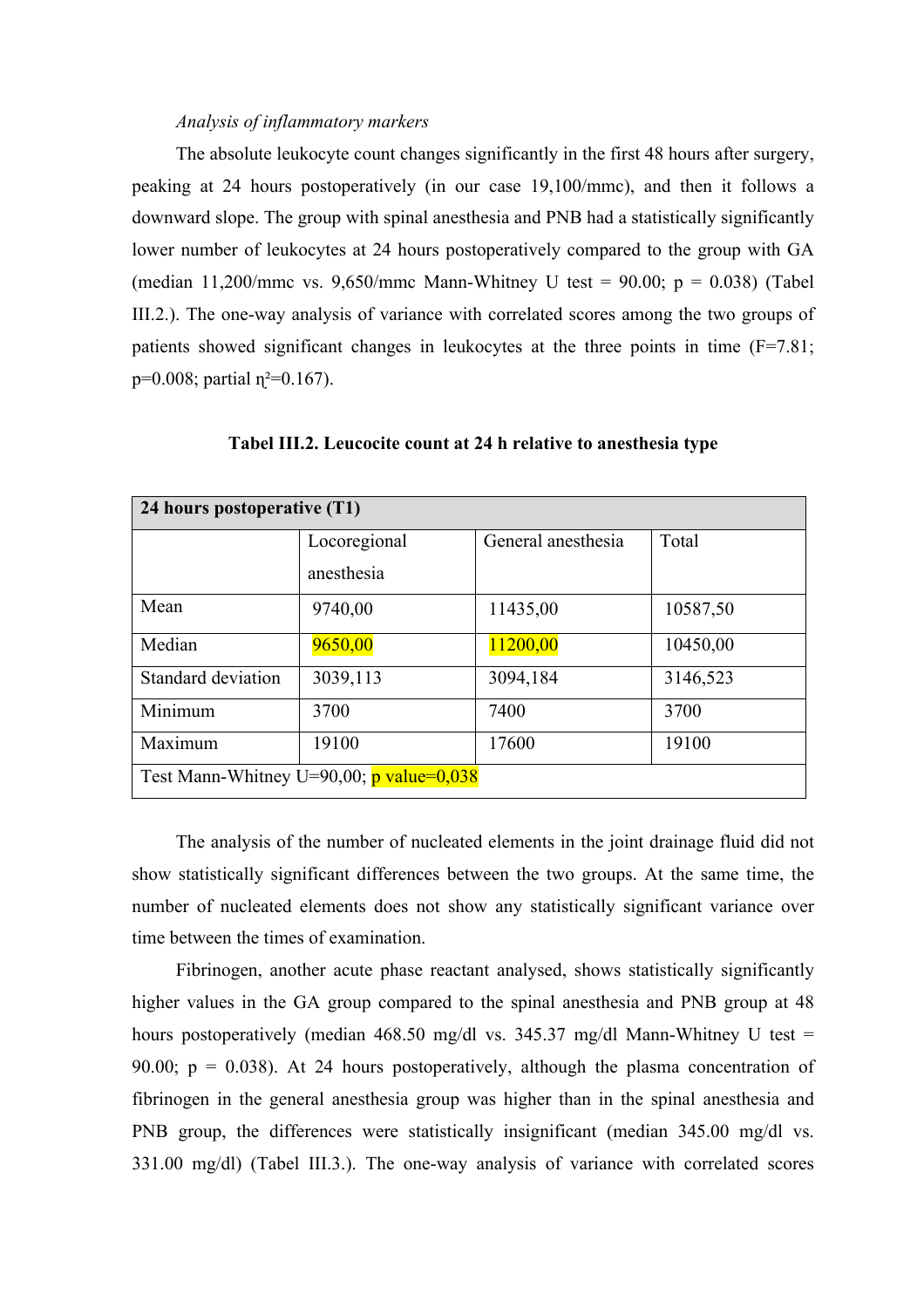among the two groups of patients showed significant change in fibrinogen at the three points in time (F=93.47;  $p<0.001$ ; partial  $\eta^2=0.716$ ).

| 24 h postoperative (T1)                    |              |                    |          |
|--------------------------------------------|--------------|--------------------|----------|
|                                            | Locoregional | General anesthesia | Total    |
|                                            | anesthesia   |                    |          |
| Mean                                       | 347,633500   | 482,4295           | 459,9485 |
| Median                                     | 345,375000   | 468,5000           | 454,0000 |
| Standard deviation                         | 72,7975425   | 89,87286           | 79,72901 |
| Minimum                                    | 225,7100     | 370,00             | 302,19   |
| Maximum                                    | 467,0000     | 672,00             | 672,00   |
| Test Mann-Whitney U=90,00; $p$ value=0,038 |              |                    |          |

**Tabel III.3. Concentration of plasmatic relative to anesthesia type**

Starting from comparable preoperative values, the plasma concentration of CRP showed statistically significantly higher values in the GA group compared to the spinal anesthesia and PNB group both at 24 and 48 hours postoperatively. The one-way analysis of variance with correlated scores among the two groups of patients showed significant change in plasma CRP concentration at the three points in time  $(F=162.43; p<0.001;$  partial  $\eta$ <sup>2=0.806</sup>), both overall and within each group (Tabel III.4.).

| 24 h postoperative (T1)                           |              |                    |        |
|---------------------------------------------------|--------------|--------------------|--------|
|                                                   | Locoregional | General anesthesia | Total  |
|                                                   | anesthesia   |                    |        |
| Mean                                              | 32,69        | 40,23              | 36,46  |
| Median                                            | 26,00        | 39,31              | 31,52  |
| Standard deviation                                | 21,99        | 16,88              | 19,72  |
| Minimum                                           | 13,00        | 8,61               | 8,61   |
| Maximum                                           | 112,70       | 81,00              | 112,70 |
| Test Mann-Whitney U=120,00; $\bar{p}$ value=0,030 |              |                    |        |

**Tabel III.4. Concentration of plasmatic CRP relative to anesthesia type**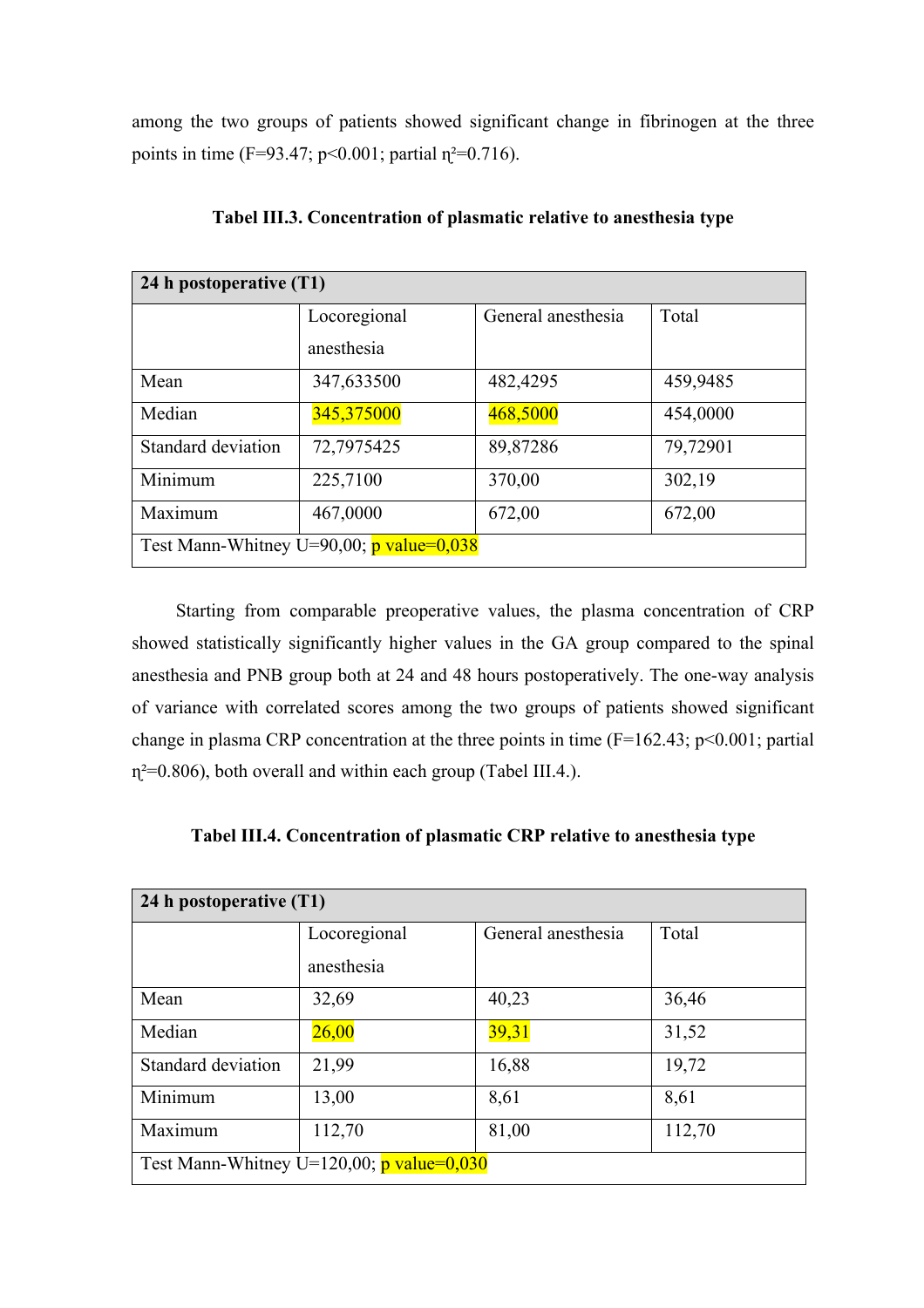| 48 h postoperative (T2)                     |              |                    |        |
|---------------------------------------------|--------------|--------------------|--------|
|                                             | Locoregional | General anesthesia | Total  |
|                                             | anesthesia   |                    |        |
| Mean                                        | 72,69        | 103,41             | 88,05  |
| Median                                      | 63,62        | 86,87              | 73,96  |
| Standard deviation                          | 30,58        | 40,19              | 38,53  |
| Minimum                                     | 30,13        | 50,00              | 30,13  |
| Maximum                                     | 141,00       | 206,90             | 206,90 |
| Test Mann-Whitney U=95,00; p value= $0,004$ |              |                    |        |

CRP concentrations in joint drainage fluid however did not differ significantly between the two groups in the postoperative period, although the one-way analysis of variance with correlated scores among the two groups of patients showed significant change in the CRP concentration in joint aspiration fluid at the three points in time  $(F=84.59; p<0.001; partial \eta^2=0.713).$ 

The plasma concentration of IL-6 was statistically significantly higher in the GA group compared to the spinal anesthesia and PNB group at 48 hours postoperatively (Tabel III.5.). The one-way analysis of variance with correlated scores among the two groups of patients showed significant change in plasma IL-6 concentration at the three points in time  $(F=12.98; p<0.001; partial \eta^2=0.276).$ 

| 48 h postoperative (T2)                     |              |                    |         |
|---------------------------------------------|--------------|--------------------|---------|
|                                             | Locoregional | General anesthesia | Total   |
|                                             | anesthesia   |                    |         |
| Mean                                        | 156,43       | 221,76             | 188,16  |
| Median                                      | 43,03        | 124,92             | 51,67   |
| Standard deviation                          | 409,85       | 214,50             | 326,71  |
| Minimum                                     | 18,83        | 27,01              | 18,83   |
| Maximum                                     | 1777,67      | 811,91             | 1777,67 |
| Test Mann-Whitney U=83,00; p value= $0,020$ |              |                    |         |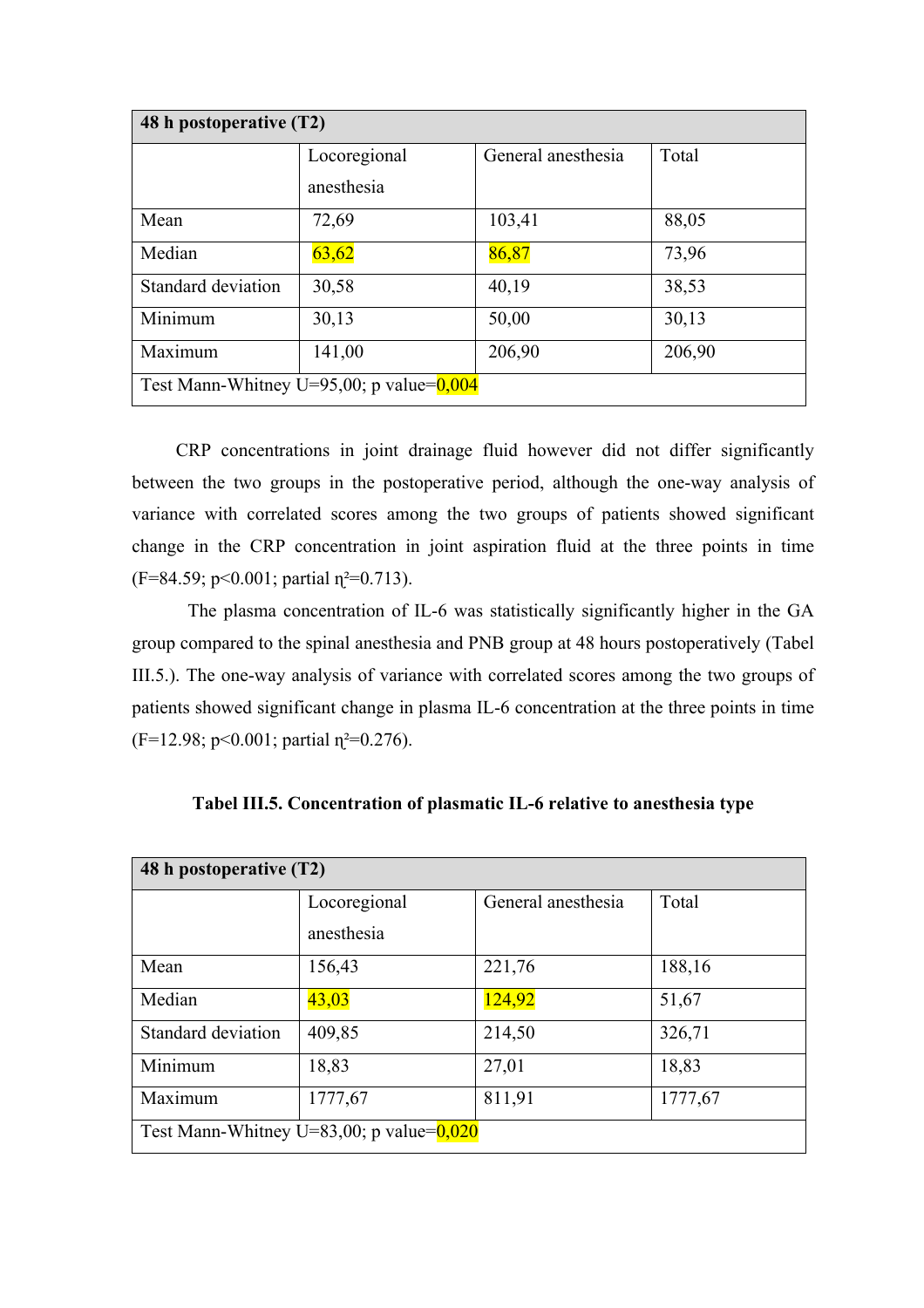IL-6 concentration in joint drainage fluid showed statistically significantly higher values in the GA patient group immediately after surgery and at 48 hours postoperatively (Tabel III.6.). A one-way analysis of variance with correlated scores among the two groups of patients showed significantly different IL-6 concentration in the joint at the three points in time (F=137.06; p<0.001; partial  $\eta^2$ =0.801).

| <b>Immediately postoperative (T0)</b>       |              |                    |         |  |
|---------------------------------------------|--------------|--------------------|---------|--|
|                                             | Locoregional | General anesthesia | Total   |  |
|                                             | anesthesia   |                    |         |  |
| Mean                                        | 843,56       | 2373,51            | 1586,68 |  |
| Median                                      | 44,89        | 1371,00            | 156,72  |  |
| Standard deviation                          | 1560,81      | 2391,46            | 2123,98 |  |
| Minimum                                     | 1,6          | 7,22               | 1,60    |  |
| Maximum                                     | 4321,98      | 6377,24            | 6377,24 |  |
| Test Mann-Whitney U=90,00; p value= $0.038$ |              |                    |         |  |
| 48 h postoperative (T2)                     |              |                    |         |  |
|                                             | Locoregional | General anesthesia | Total   |  |
|                                             | anesthesia   |                    |         |  |
| Mean                                        | 5690,33      | 6122,69            | 5900,33 |  |
| Median                                      | 5625,52      | 6377,24            | 5844,49 |  |
| Standard deviation                          | 356,16       | 340,97             | 407,68  |  |
| Minimum                                     | 5094,36      | 5320,23            | 5094,36 |  |
| Maximum                                     | 6377,24      | 6377,24            | 6377,24 |  |
| Test Mann-Whitney U=54,50; p value= $0,001$ |              |                    |         |  |

**Tabel III.6. IL-6 concentration in drainage fluid relative to anesthesia type**

As for IL-8, it does not provide significant information in the context of inflammation, as neither systemic nor joint concentration differed significantly between the two groups. The plasma concentration of IL-8 does not change significantly over the monitored period, suggesting that IL-8 synthesis would be triggered by stronger traumatic stimuli than in total knee arthroplasty. Joint IL-8 concentration shows statistically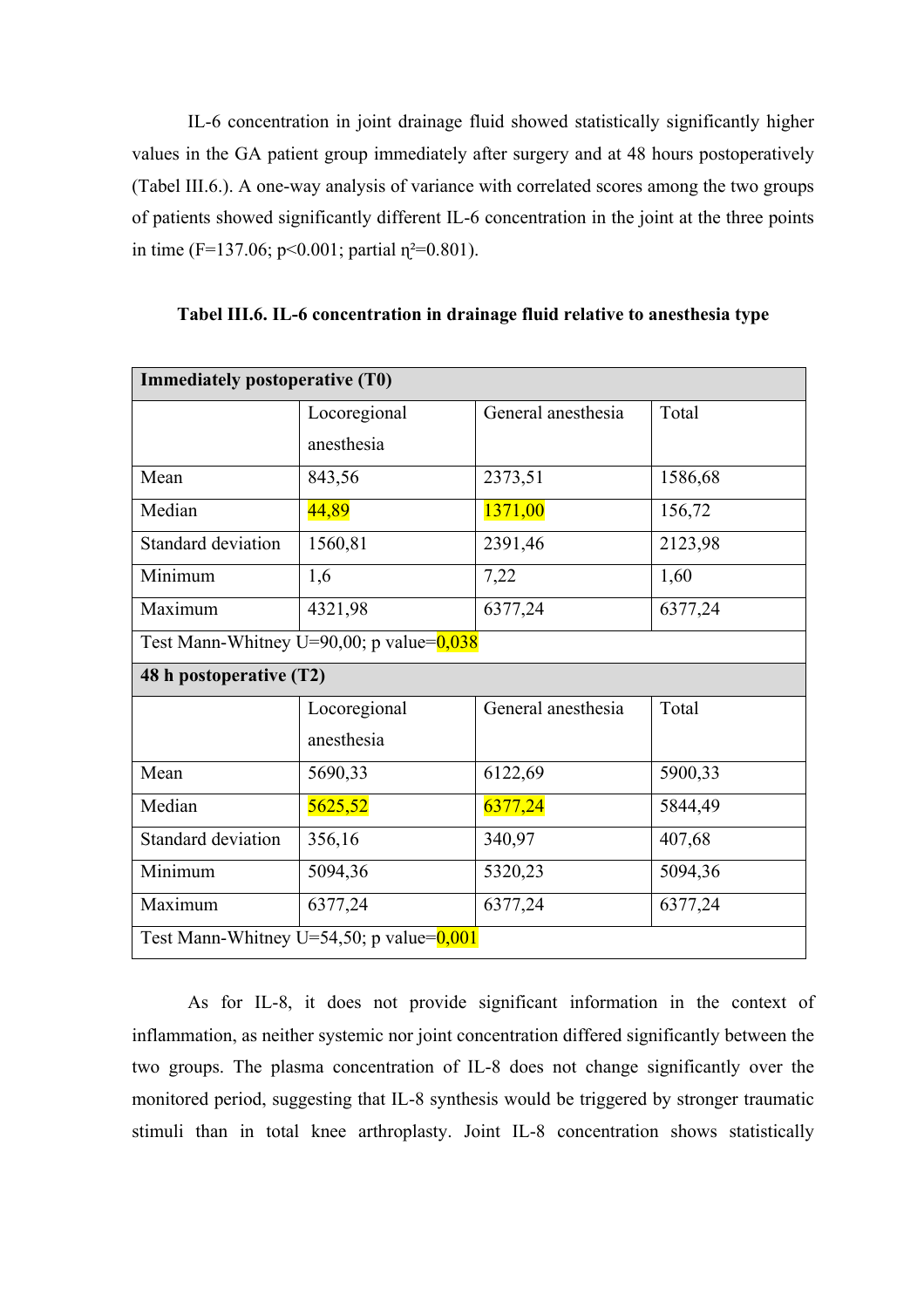significant changes at the three points in time analysed both overall and for each individual group (F=67.79;  $p<0.001$ ; partial  $n^2=0.666$ ).

The plasma concentration of MCP-1, similar to IL-6, had statistically significantly higher values in the GA group compared to the spinal anesthesia and PNB group at 48 hours postoperatively, while preoperative tests showed concentrations without significant differences between the two groups (Tabel III.7.). A one-way analysis of variance with correlated scores among the two groups of patients showed significant change in plasma MCP-1 concentration at the three points in time ( $F=7.89$ ;  $p=0.001$ ; partial  $\eta^2=0.188$ ).

| 48 h postoperative (T2)                     |              |                    |        |
|---------------------------------------------|--------------|--------------------|--------|
|                                             | Locoregional | General anesthesia | Total  |
|                                             | anesthesia   |                    |        |
| Mean                                        | 532,50       | 629,36             | 579,55 |
| Median                                      | 494,77       | 635,05             | 549,18 |
| <b>Standard deviation</b>                   | 180,08       | 179,31             | 183,73 |
| Minimum                                     | 253,57       | 302,11             | 253,57 |
| Maximum                                     | 919,03       | 953,28             | 953,28 |
| Test Mann-Whitney U=88,00; p value= $0,047$ |              |                    |        |

**Tabel III.7. Concentration of plasmatic MCP-1 relative to anesthesia type**

At the joint level, MCP-1 concentration in drainage fluid shows statistically significantly higher values immediately after surgery for the general anesthesia group compared to the spinal anesthesia and PNB group. Subsequently, the differences between the two groups studied are statistically insignificant (Tabel III.8.). A one-way analysis of variance with correlated scores among the two groups of patients showed significant changes in MCP-1 concentration in the joint at the three points in time  $(F=190.21;$  $p \le 0.001$ ; partial  $n^2 = 0.848$ ).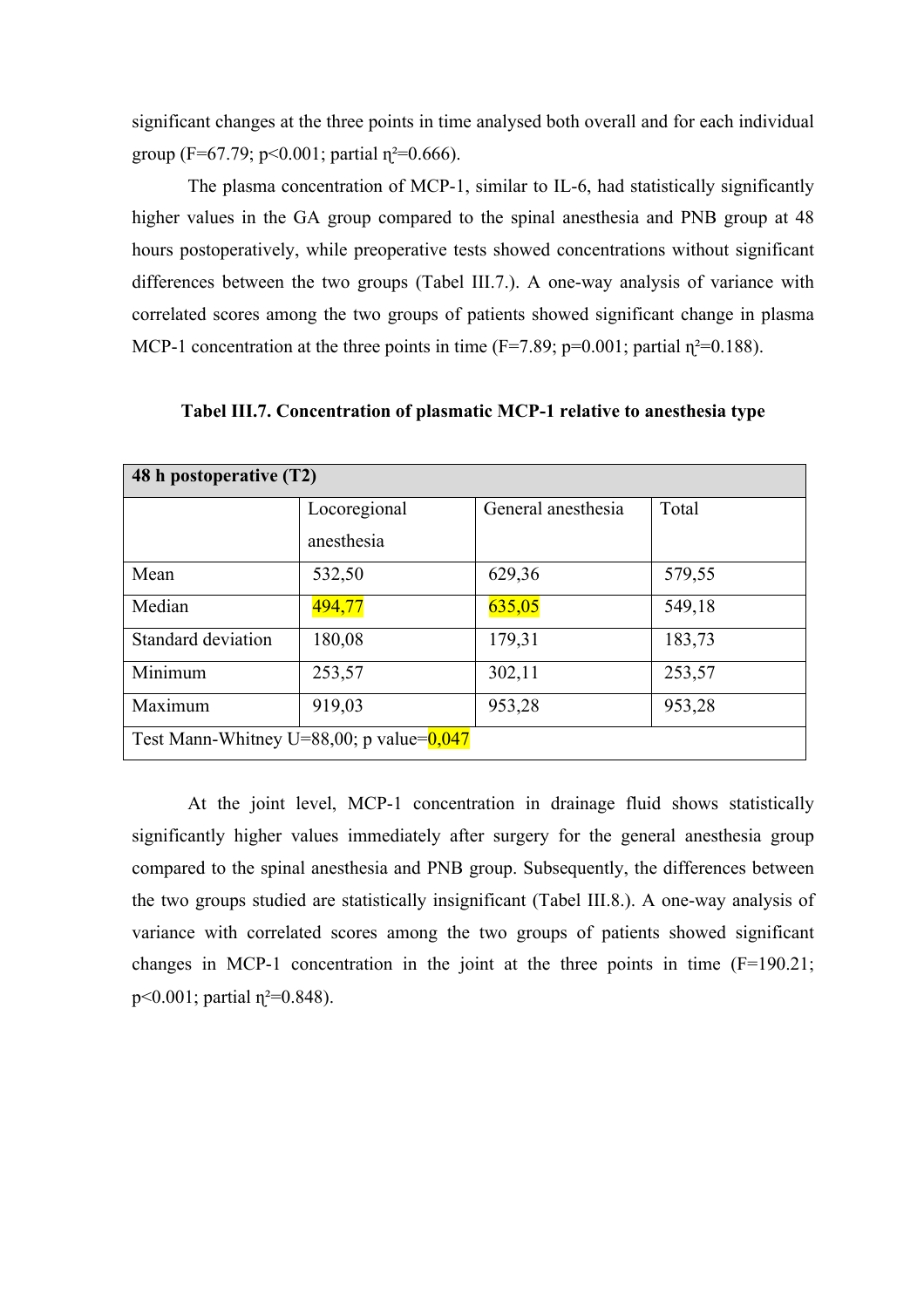| Immediately postoperative (T0)              |              |                    |         |
|---------------------------------------------|--------------|--------------------|---------|
|                                             | Locoregional | General anesthesia | Total   |
|                                             | anesthesia   |                    |         |
| Mean                                        | 448,63       | 763,62             | 601,63  |
| Median                                      | 500,23       | 694,51             | 554,75  |
| Standard deviation                          | 186,98       | 537,53             | 423,04  |
| Minimum                                     | 145,60       | 246,54             | 145,60  |
| Maximum                                     | 712,19       | 2628,86            | 2628,86 |
| Test Mann-Whitney U=78,00; p value= $0.013$ |              |                    |         |

**Tabel III.8. MCP-1 concentration in drainage fluid relative to anesthesia type**

An analysis of the correlations between inflammatory marker concentrations at the three points in time reveals a close relationship between the initial magnitude of the inflammatory syndrome and its rise in the postoperative period. Thus, there will be a positive correlation between preoperative leukocyte count (Tabel III.9.) and fibrinogen concentrations (Tabel III.10.) and concentrations recorded at 24 and 48 hours postoperatively, respectively.

**Tabel III.9. Correlations of leucocite count** 

|                                |         | Leucocite count to | Leucocite count to |
|--------------------------------|---------|--------------------|--------------------|
|                                |         | $T1$ (nr./mm3)     | $T2$ (nr./mm3)     |
| Leucocite count to $T0  $ rho  |         | $,502**$           | $.513**$           |
| $\ln(m/mm^2)$                  | p value | ,001               | ,001               |
| Leucocite count<br>to $T1 rho$ |         |                    | $,618**$           |
| $\ln(m/mm^3)$                  | p value | $\mathbf{L}$       | ,000               |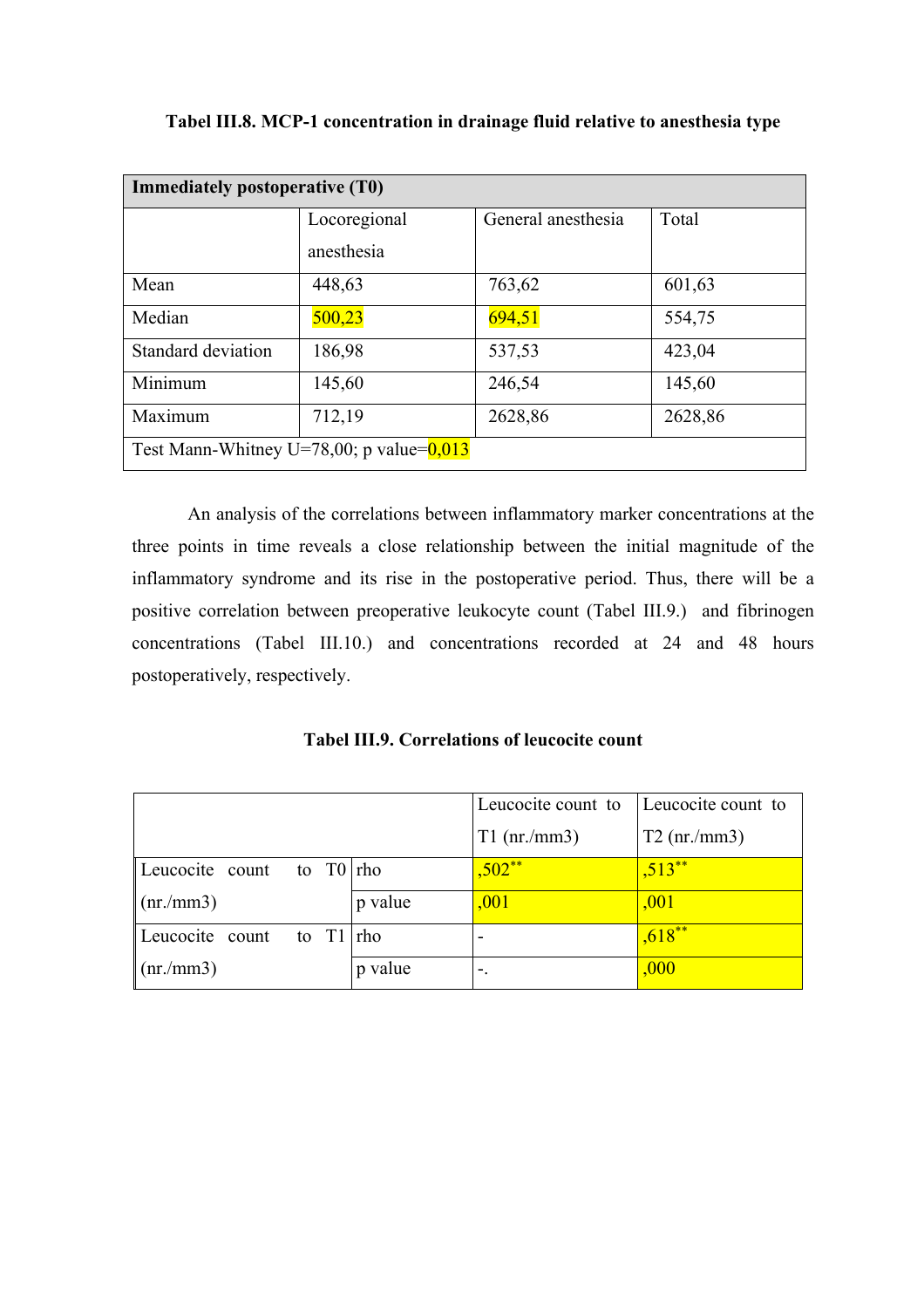|                                    |         | Plasmatic fibrinogen | Plasmatic fibrinogen    |
|------------------------------------|---------|----------------------|-------------------------|
|                                    |         | to $T1$ (mg/dl)      | to $T2 \text{ (mg/dl)}$ |
| Plasmatic fibrinogen to $T0$   rho |         | $,743**$             | $.477***$               |
| $\lfloor$ (mg/dl)                  | p value | ,000                 | ,002                    |
| Plasmatic fibrinogen to $T1$   rho |         | -                    | $,654^{**}$             |
| $\log/dl$                          | p value | -.                   | ,000                    |

#### **Tabel III.10. Correlations of plasmatic fibrinogen concentrations**

As regards the joint drainage fluid, there is a statistically significant positive correlation between the number of nucleated elements immediately after surgery (T0) and both the number of nucleated elements on postoperative day 1 (T1) and the number of nucleated elements on postoperative day 2 (T2) (Tabel III.11.).

|                                                     |  |         |          | Nucleated cells to T1 Nucleated cells to T2 |
|-----------------------------------------------------|--|---------|----------|---------------------------------------------|
|                                                     |  |         | (nr/mm3) | $(nr/\text{mm}3)$                           |
| $\blacksquare$ Nucleated cells to To $\blacksquare$ |  |         | $,392**$ | $,411***$                                   |
| $\ln(m/mm^2)$                                       |  | p value | ,018     | ,014                                        |
| $\blacksquare$ Nucleated cells to T1 $\blacksquare$ |  |         |          | ,229                                        |
| (nr/mm3))                                           |  | p value | ۰.       | ,185                                        |

**Tabel III.11. Correlations of articulated nucleated cells**

At the same time, there is a statistically significant positive correlation between preoperative plasma IL-6 concentration and 24-hour postoperative plasma IL-6 concentration, which in turn has a statistically significant positive correlation with 48-hour postoperative plasma IL-6 concentration (Tabel III.12.). At the joint level, there is a statistically significant positive correlation between IL-6 concentration in drainage fluid at 24 hours (T1) and the one at 48 hours (T2) (rho=0.385; p=0.022).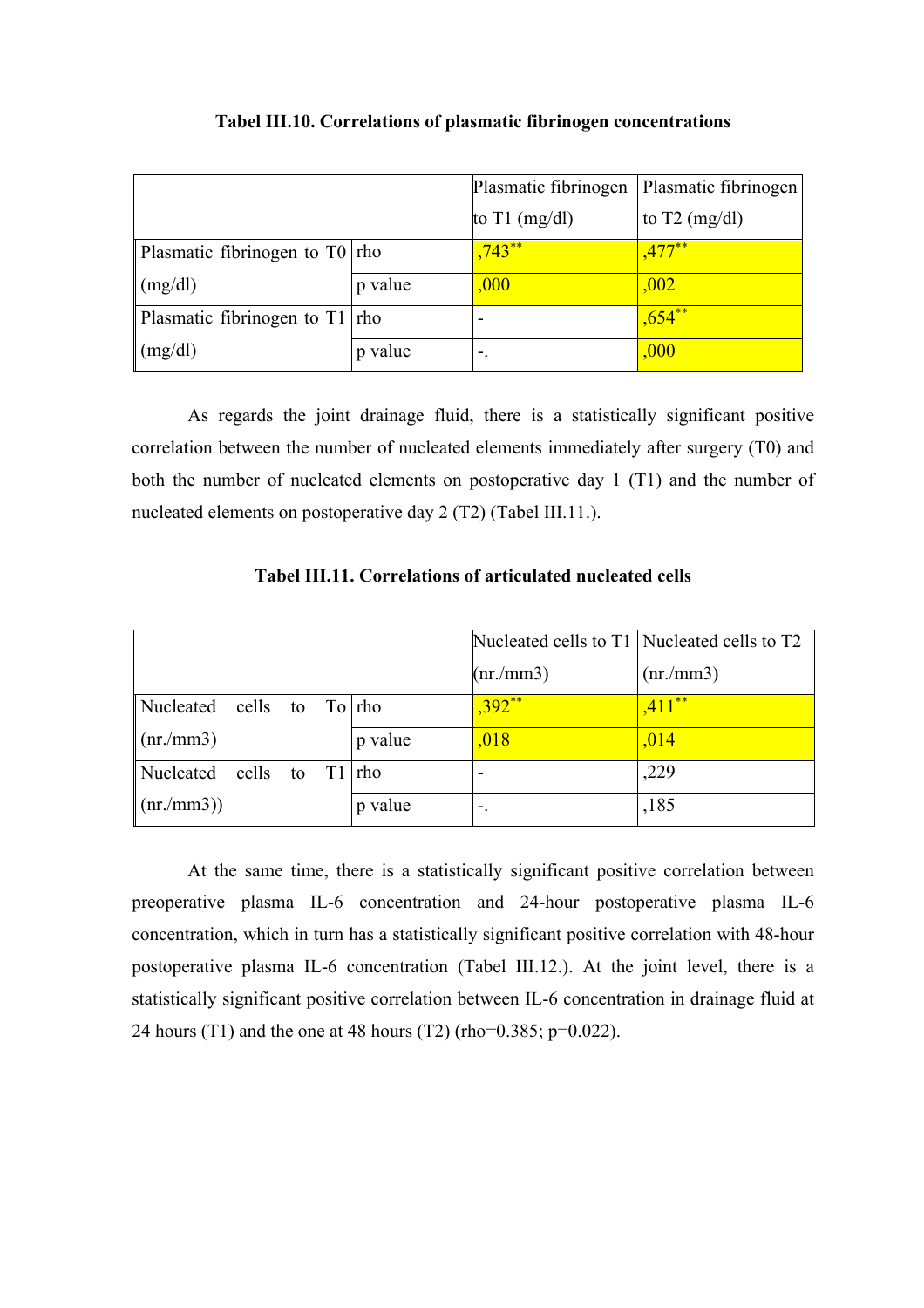|                             |         | Interleukin 6 to T1 | Interleukina 6 to T2 |
|-----------------------------|---------|---------------------|----------------------|
|                             |         | (pg/ml)             | (pg/ml)              |
| Interleukin 6 to T0 (pg/ml) | rho     | $.420**$            | ,317                 |
|                             | p value | ,012                | ,063                 |
| Interleukin 6 to T0 (pg/ml) | rho     |                     | $.772**$             |
|                             | value   | ٠.                  | ,000                 |

#### **Tabel III.12. Correlations of IL-6 plasmatic concentrations**

There is a statistically significant positive correlation between preoperative plasma IL-8 concentration and both 24- and 48-hour plasma IL-8 concentration (Tabel III.13.). At the joint level, there is a statistically significant positive correlation between IL-8 concentration in drainage fluid at 24 hours (T1) and the one at 48 hours (T2) (rho=0.791;  $p=0.000$ ).

|                             |            | Interleukin 8 to T1 | Interleukin 8 to T2 |
|-----------------------------|------------|---------------------|---------------------|
|                             |            | (pg/ml)             | (pg/ml)             |
| Interleukin 8 to T0 (pg/ml) | rho        | $,392**$            | $-4.411**$          |
|                             | p value    | ,018                | ,014                |
| Interleukin 8 to T1 (pg/ml) | rho        |                     | ,229                |
|                             | value<br>D |                     | ,185                |

**Tabel III.13 Correlations of IL-8 plasmatic concentrations**

It should be noted that, at the intra-articular level, there is a statistically significant positive correlation between MCP-1 (rho=0.709; p<0.001) and CRP (rho=0.620; p<0.001) concentrations at 24 hours (T1) and the concentrations of the same inflammatory biomarkers at 48 hours (T2).

### **3.4. Discussion**

Many studies have investigated the postoperative inflammatory response using serum cortisol, IL-6, the leukocyte count and the C-reactive protein as routine markers. It has also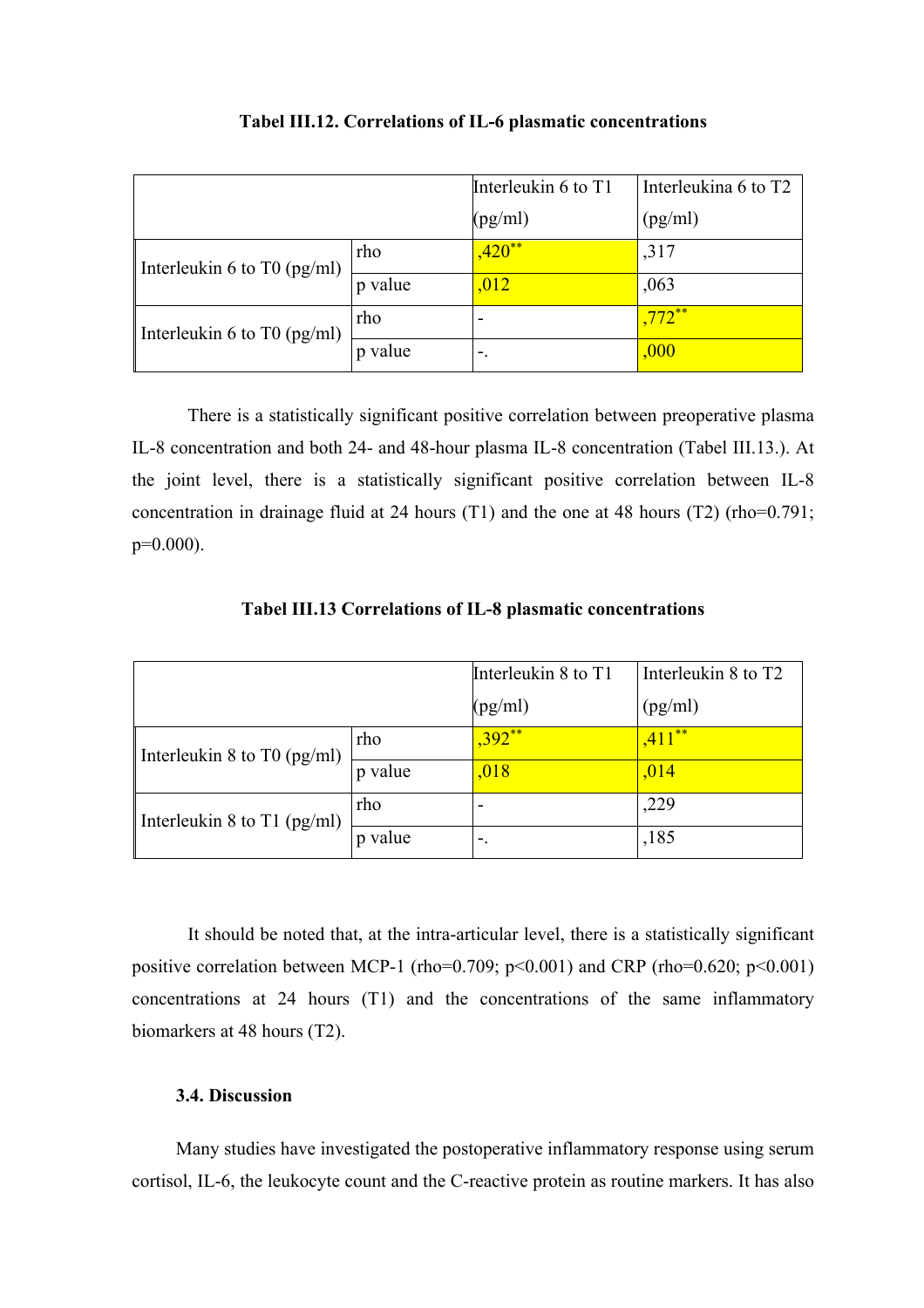been proven that there is a direct correlation between the extent of the triggered SRIS and the magnitude of injury produced in the surgical trauma of elective procedures. In this regard, in 2015, Watt and associates pooled the results of 164 studies involving 14,362 patients that underwent various surgical procedures and thus demonstrated the strong link between serum IL-6 and CRP levels and the extent of surgery. Further studies have sought to identify the inflammatory markers that most sensitively reflect the systemic inflammatory response induced in the postoperative course, as well as the various factors that may contribute to its initiation, amplification and maintenance, with subsequent progression to chronic inflammation and organ dysfunction [22].

Moreover, it has been proven that an exaggerated and prolonged inflammatory response will be associated with a higher incidence of postoperative complications such as lung and wound infections or digestive disorders [17].

In the study carried out in the Orthopedics and Traumatology Clinic of SUUB, perioperative monitoring of plasma IL-6 concentrations supports that locoregional anesthesia (spinal and PNB) is associated with a less intensive systemic inflammatory response compared to general anesthesia. Plasma IL-6 concentration shows statistically significantly higher values at 48 hours postoperatively in the group of patients that received general anesthesia and multimodal systemic postoperative analgesia. The CRP kinetics shows a similar evolution to that of IL-6. A comparative analysis of plasma CRP concentrations in the two groups shows statistically significantly higher values for patients with general anesthesia at 48 hours postoperatively. CRP correlates reliably with the extent of tissue injury in surgical trauma, which is also supported by the significantly greater increase in CRP in knee arthroplasty patients compared to hip arthroplasty patients [23].

Fibrinogen showed statistically significantly higher values at 48 hours postoperatively in patients that received general anesthesia and systemic multimodal analgesia compared to the spinal anesthesia and PNB group.

Another chemokine whose behaviour attracted the researchers' attention is interleukin 8, a cytokine with dual action, both pro- and anti-inflammatory. Among the enrolled patients, although the determined plasma IL-8 concentration shows higher values at 24 and 48 hours in patients with general anesthesia compared to patients with locoregional anesthesia, the differences do not meet the criteria for statistical significance. An analysis of the variability of plasma IL-8 concentrations over time shows statistically significant results only for the group of patients that received general anesthesia, while in the group of patients that received spinal anaesthesia and PNB the change in plasma IL-8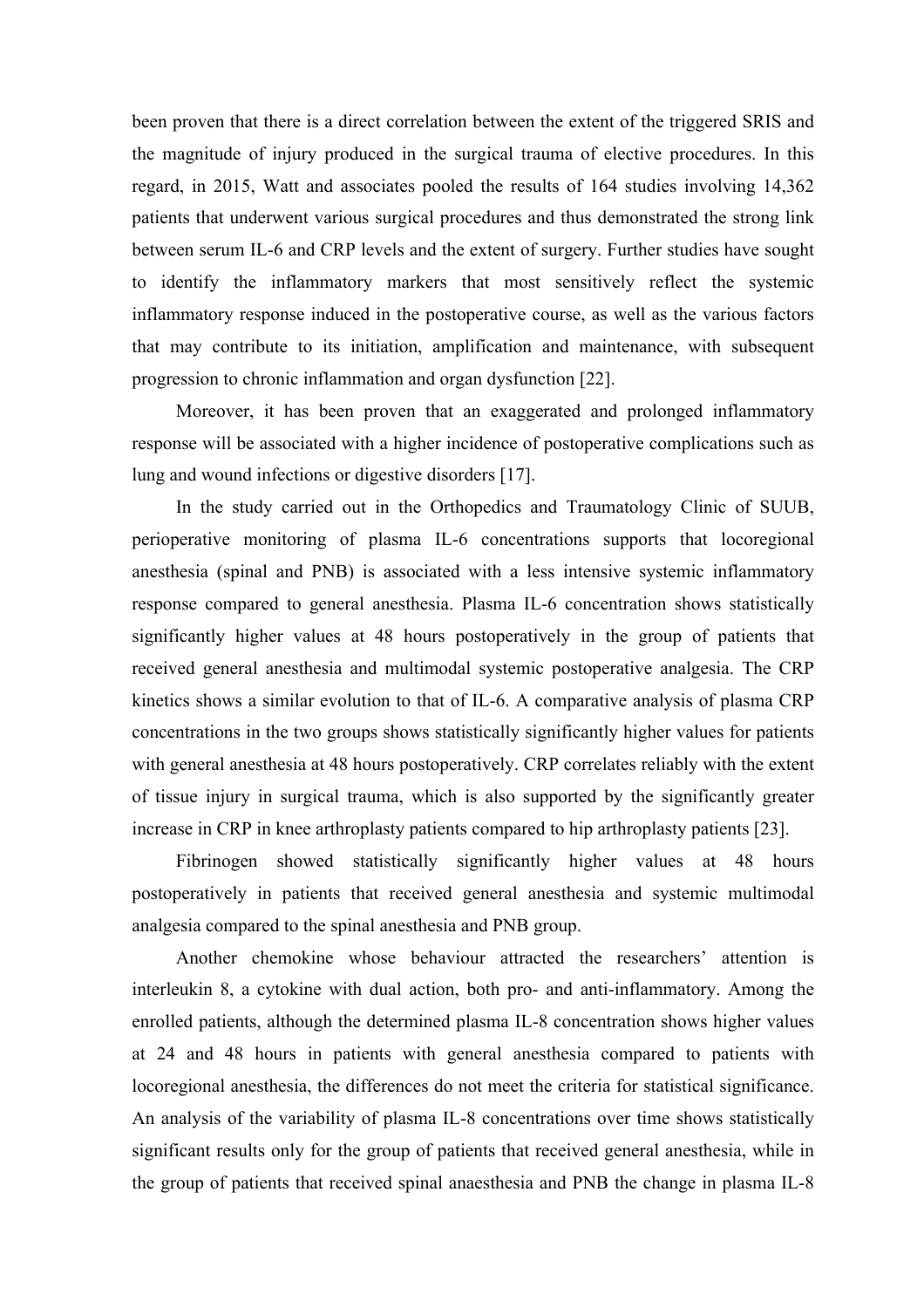concentrations over time is insignificant. From a clinical point of view this may suggest the limiting effect of locoregional anesthesia on the systemic inflammatory response triggered by surgical trauma. However, we cannot support a conclusion on the usefulness of monitoring plasma IL-8 concentration for assessing the systemic inflammatory response induced by various types of anesthesia in total knee arthroplasty based on the available data from this study. Either the synthesis of this chemokine is likely to be triggered by traumatic stimuli much more aggressive than the anesthetic-surgical procedure in total knee arthroplasty or its monitoring should be performed at shorter intervals [7].

MCP-1, another inflammatory parameter that we chose to monitor in our study, is a widely studied chemokine whose utility has been gaining momentum recently. Its selection as one of the markers to assess the magnitude of inflammation post total knee arthroplasty was not accidental. There are currently numerous studies that show the involvement of MCP-1 in the transcription of physiopathological interactions underlying the development of many inflammatory pathologies such as lupus nephritis, hepatic fibrosis and the posttraumatic stress syndrome. [24-25]. This is why MCP-1 was included by a number of researchers on the list of the latest markers for assessing the extent of inflammation [26].

Starting from similar preoperative plasma values in the two groups, statistically significantly higher values are observed at 48 hours postoperatively in the general anesthesia group compared to the spinal anesthesia and PNB group. It appears that MCP-1 may be a novel biomarker for early diagnosis of aseptic decementation, its concentration being significantly increased in knee revisions compared to patients with osteoarthritis and primary prosthesis [27].

The leukocyte count, a parameter with a high degree of non-specificity, was also monitored in the patients included in the study. Although its value is certainly limited, it is a low-cost parameter and its availability is widespread. Preoperative CBC does not differ between the two groups of patients, but at 24 hours postoperatively, the leukocyte count is statistically significantly higher for patients in the general anesthesia group, but the difference decreases at 48 hours postoperatively. The assessment of leukocyte dynamics over time does not show significant changes at the three points in time for any of the two groups, therefore we cannot argue that the evolution of leukocyte count in the two groups of patients could indicate a more intense inflammatory response associated with one or the other type of anesthetic and analgesic management used.

Local changes in inflammatory markers appear to be more significant than plasma changes. However, data is currently limited due to the increasing use of postoperative joint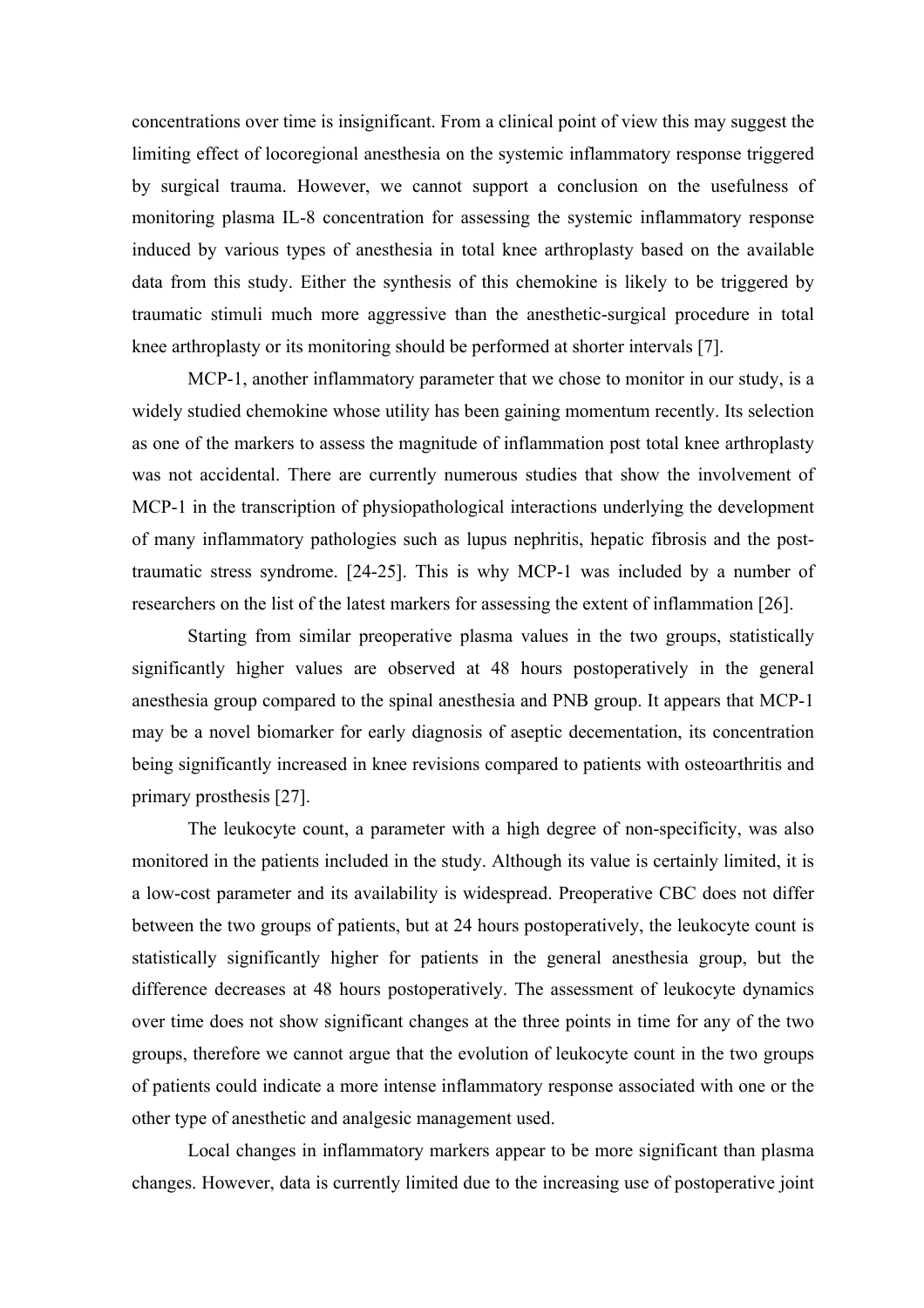drainage, to technical collecting difficulties and the increased risk of joint superinfection through frequent handling of drainage tubes. This is why the vast majority of researchers have focused on studying the inflammatory response at the systemic level rather than at the local level, and among the acute phase reactants the most commonly investigated remains C-reactive protein [23].

There are studies showing more than 1000-fold increases in IL-6 and CRP levels in aspiration fluid from the operative wound compared to systemic levels of the same mediators [28].

In our study, local joint IL-6 and MCP-1 concentrations were found to be 50-100 times higher than plasma levels.

Monitoring IL-6 concentrations in intra-articular aspiration fluid reveals statistically significantly higher values in patients with general anesthesia compared to those with locoregional anesthesia, both immediately after surgery and at 48 hours postoperatively. Local CRP concentration did not show statistically significant differences between the two groups, which could lead to the conclusion that monitoring the magnitude of the local inflammatory response should be performed based on more sensitive markers of inflammation than CRP. Intra-articular MCP-1 and IL-8 concentrations were also found to be statistically significantly higher immediately after surgery in patients with general anesthesia. In this context, the assessment of the local inflammatory response seems to be more reliably judged on the basis of changes in the concentration of IL-6 or chemokines with faster kinetics such as IL-8 and MCP-1. The general picture of local postoperative inflammation should be consolidated by further studies, but with the monitoring of chemokines at shorter intervals during the first 24 hours after surgery, given that there are studies describing a peak value of MCP-1 and IL-8 at 4 hours, followed by a steep drop in their concentration at around 24 hours postoperatively. This also supports the evidence from the study carried out in our clinic, which shows significantly higher joint cytokine values immediately after surgery among patients that received general anesthesia [29].

Another parameter that was monitored in the joint aspiration fluid was the number of nucleated elements. However, it did not provide clinically meaningful information, most likely because of its non-specificity. As a result, monitoring the number of nucleated elements in the joint aspiration fluid does not seem to bring any benefit for monitoring the evolution of the local inflammatory response after total knee arthroplasty.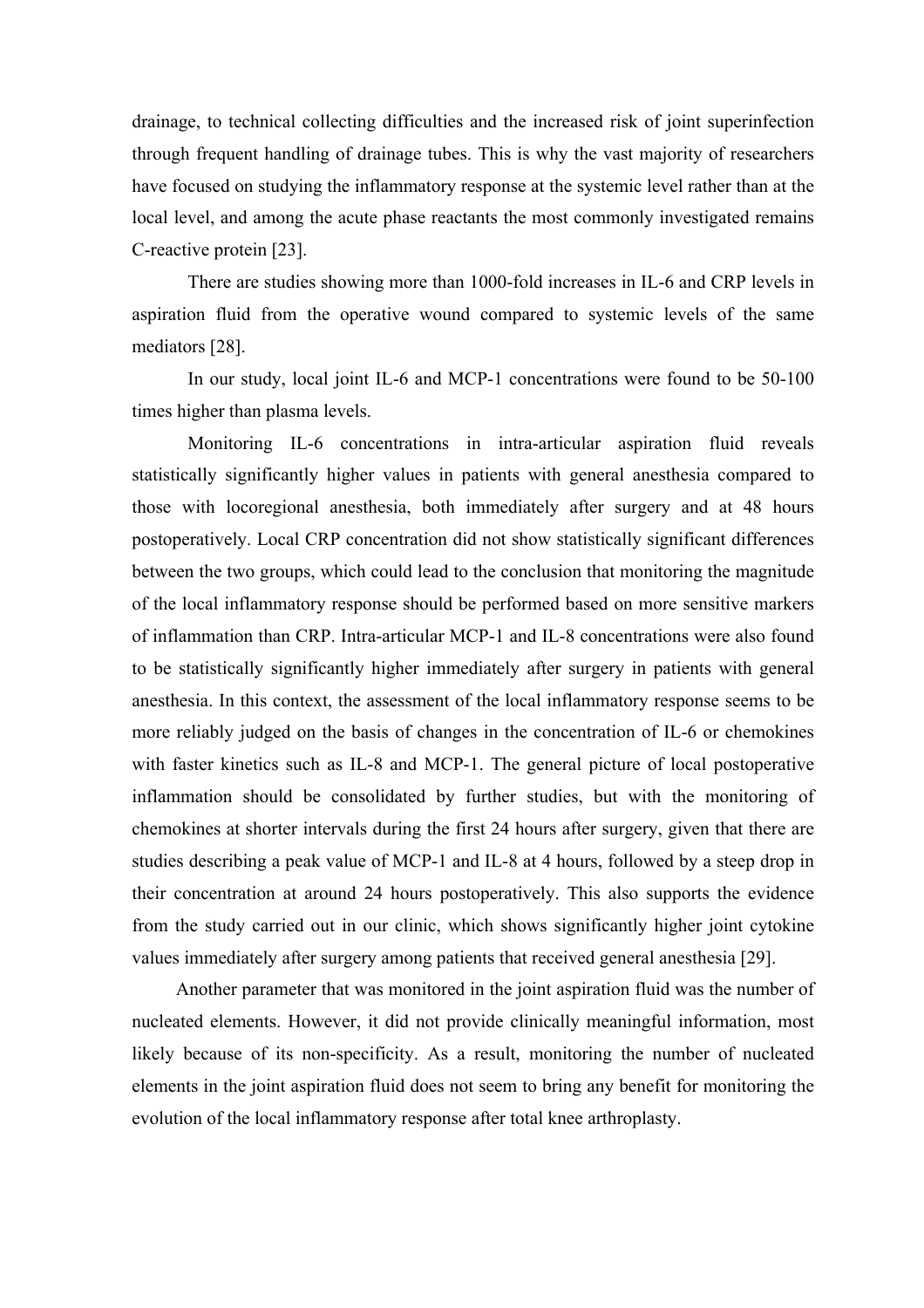# **4. Correlations between the inflammatory response and acute pain and early recovery of the joint functionality in primary knee arthroplasty**

#### **4.1. Introduction**

Acute or chronic pain is the most common symptom encountered by orthopedic surgeons and the most common cause of referral [30]. Knowledge of the physiopathological mechanisms involved in the genesis and persistence of post knee arthroplasty pain is the main way to intervene for its effective control and thus avoid complications that may result from poor pain management [31].

#### **4.2. Material and method**

The secondary objective of this doctoral thesis was to study the correlations between the magnitude of the local and systemic inflammatory response in primary knee arthroplasty and the intensity of postoperative pain and the early recovery of joint functionality. Records were made of the pain score at rest and during mobilisation and of the joint flexion angle during the first 48 hours after surgery. The purpose was to see how local and systemic markers of inflammation at different points in time correlate with postoperative pain intensity and the degree of early joint mobility.

#### **4.3. Results**

As expected, the VAS pain score recorded statistically significantly lower values at all points in time for the group of patients with spinal anesthesia and PNB. Thus, locoregional anesthesia is associated with better pain control in the postoperative period, both at rest and during mobilisation. Also, the joint flexion angle shows statistically significantly higher values for patients with spinal anesthesia and PNB compared to those in the GA group during the first 48 hours after surgery.

There is a statistically significant positive correlation between the VAS pain score at rest on postoperative day 1 and the plasma concentrations of C-reactive protein  $(rho=0.375; p=0.017)$  and IL-6  $(rho=0.580; p<0.001)$  and the IL-6 concentration in the joint drainage fluid (rho=0.424; p=0.011). There is a statistically significant positive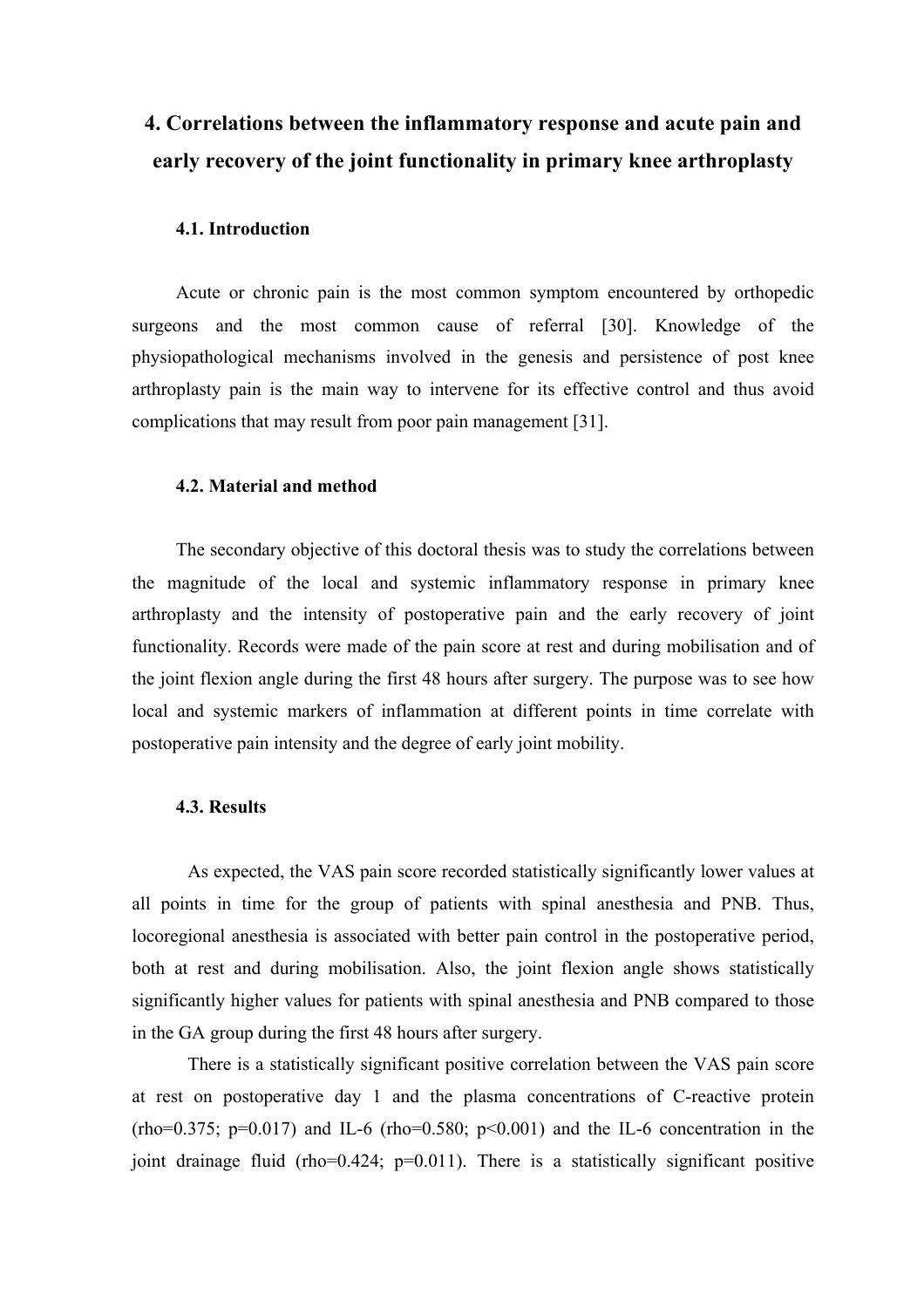correlation between the VAS pain score during mobilisation on postoperative day 1 and the plasma concentration of C-reactive protein (rho=0.464; p=0.003), IL-6 (rho=0.529;  $p=0.001$ ), MCP-1 (rho=0.461;  $p=0.005$ ) and fibrinogen (rho=0.348;  $p=0.032$ ). There is also a statistically significant positive correlation between the VAS pain score during mobilisation on postoperative day 1 and the IL-6 concentration in the joint drainage fluid  $(rho=0.463; p=0.005)$ . At the same time, there is a statistically significant negative correlation between the VAS score during mobilisation on postoperative day 1 and the IL-8 concentration in the joint drainage fluid (Tabel IV.1.).

| Inflammatory         |         | VAS at rest D1 | VAS at          |
|----------------------|---------|----------------|-----------------|
| biomarkers to T1     |         |                | mobilization D1 |
| <b>Plasmatic CRP</b> | rho     | $,375*$        | $,464***$       |
|                      | p value | ,017           | ,003            |
| Leucocite count      | rho     | $-.034$        | ,061            |
|                      | p value | ,835           | ,708            |
| Fibrinogen           | rho     | ,104           | $,348^*$        |
|                      | p value | ,533           | ,032            |
| Plasmatic IL-6       | rho     | $,580**$       | $,529**$        |
|                      | p value | ,000           | ,001            |
| Plasmatic IL-8       | rho     | ,176           | ,221            |
|                      | p value | ,311           | ,202            |
| Plasmatic MCP-1      | rho     | ,234           | $,461**$        |
|                      | p value | ,176           | ,005            |
| Articular IL-6       | rho     | $,424*$        | ,463            |
|                      | p value | ,011           | ,005            |
| Articular IL-8       | rho     | $-302$         | $-397$ *        |
|                      | p value | ,078           | ,018            |

**Tabel IV.1. VAS - Inflammatory biomarkers correlations at 24 h postoperatively**

There is a statistically significant positive correlation between the VAS score at rest on postoperative day 2 and the plasma concentrations of C-reactive protein, IL-6, IL-8, MCP-1 and fibrinogen, as well as with the IL-6 and CRP concentrations in joint drainage fluid. There is a statistically significant positive correlation between the VAS score during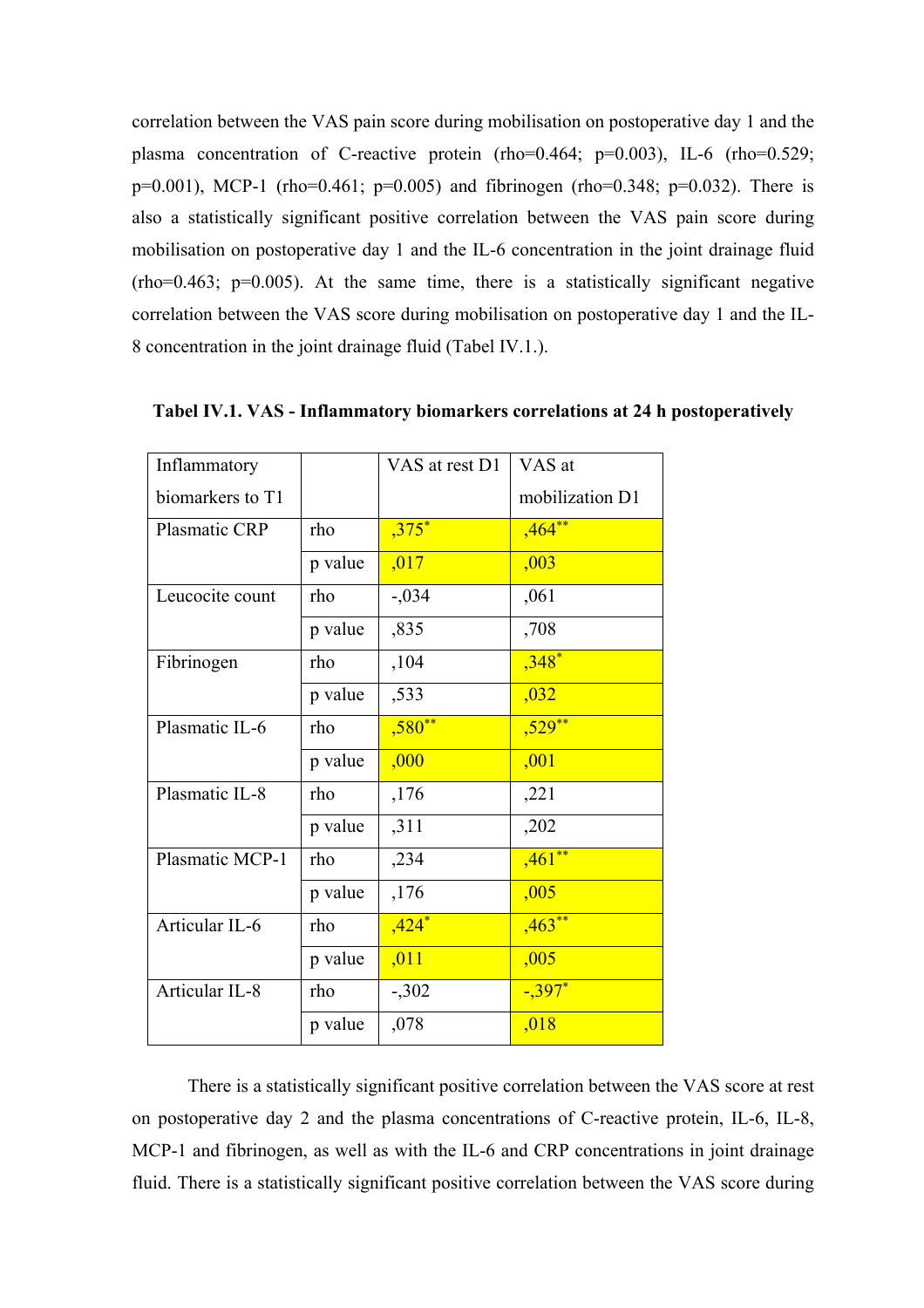mobilisation on postoperative day 2 and the plasma concentrations of C-reactive protein, IL-6, IL-8, MCP-1 and fibrinogen, as well as with the local CRP concentration at the joint level (Tabel IV.2.).

| Inflammatory         |         | VAS at rest D2       | VAS at          |
|----------------------|---------|----------------------|-----------------|
| biomarkers to T2     |         |                      | mobilization D2 |
| Plasmatic CRP        | rho     | ,604                 | $,659$ **       |
|                      | p value | ,000                 | ,000            |
| Leucocite count      | rho     | ,244                 | ,302            |
|                      | p value | ,130                 | ,059            |
| Fibrinogen           | rho     | $,391$ *             | $,464**$        |
|                      | p value | ,013                 | ,003            |
| Plasmatic IL-6       | rho     | $,566^{**}$          | $,480**$        |
|                      | p value | ,000                 | ,003            |
| Plasmatic IL-8       | rho     | $,633**$             | $,402*$         |
|                      | p value | ,000                 | ,017            |
| Plasmatic MCP-1      | rho     | $,554$ **            | $,565$ **       |
|                      | p value | ,001                 | ,000            |
| <b>Articular CRP</b> | rho     | $,513$ <sup>**</sup> | $,398*$         |
|                      | p value | 0,002                | 0,018           |
| Articular IL-6       | rho     | $,474***$            | ,311            |
|                      | p value | ,004                 | ,069            |
| Articular IL-8       | rho     | $-132$               | $-179$          |
|                      | p value | ,448                 | ,304            |

**Tabel IV.2. VAS - Inflammatory biomarkers correlations at 48 h postoperatively**

There is a statistically significant negative correlation between the knee flexion angle on postoperative day 1 and the plasma concentrations of C-reactive protein and IL-6 (Tabel IV.3.).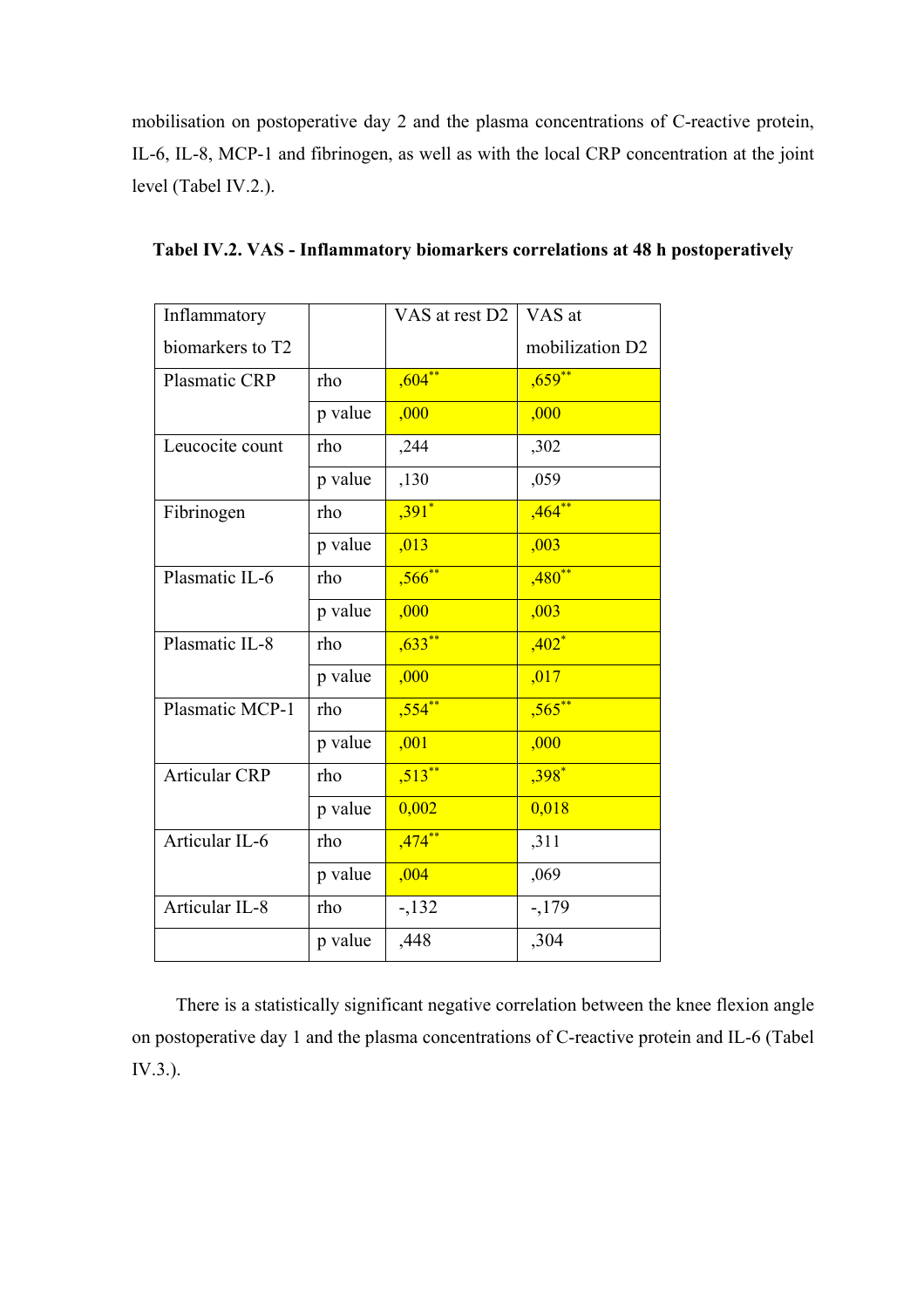## **Tabel IV.3. Knee flexion angle - Inflammatory biomarkers correlations at 24 h postoperatively**

| Inflammatory         |         | Knee flexion |
|----------------------|---------|--------------|
| biomarkers to T1     |         | angle D1     |
| Plasmatic CRP        | rho     | $-373*$      |
|                      | p value | ,018         |
| Leucocite count      | rho     | $-154$       |
|                      | p value | ,342         |
| Fibrinogen           | rho     | $-117$       |
|                      | p value | ,484         |
| Plasmatic IL-6       | rho     | $-.480**$    |
|                      | p value | ,004         |
| Plasmatic IL-8       | rho     | $-269$       |
|                      | p value | ,118         |
| Plasmatic MCP-1      | rho     | $-294$       |
|                      | p value | ,086         |
| <b>Articular CRP</b> | rho     | $-0,92$      |
|                      | p value | 0,589        |
| Articular IL- $6$    | rho     | $-328$       |
|                      | p value | ,054         |
| Articular IL-8       | rho     | ,202         |
|                      | p value | ,244         |

There is a statistically significant negative correlation between the knee flexion angle on postoperative day 2 and the plasma concentrations of C-reactive protein, IL-6, IL-8 and MCP-1, as well as with the joint-level concentrations of CRP and IL-6. At the same time, there is a statistically significant positive correlation between the knee flexion angle on postoperative day 2 and the local IL-8 concentration (Tabel IV.4.).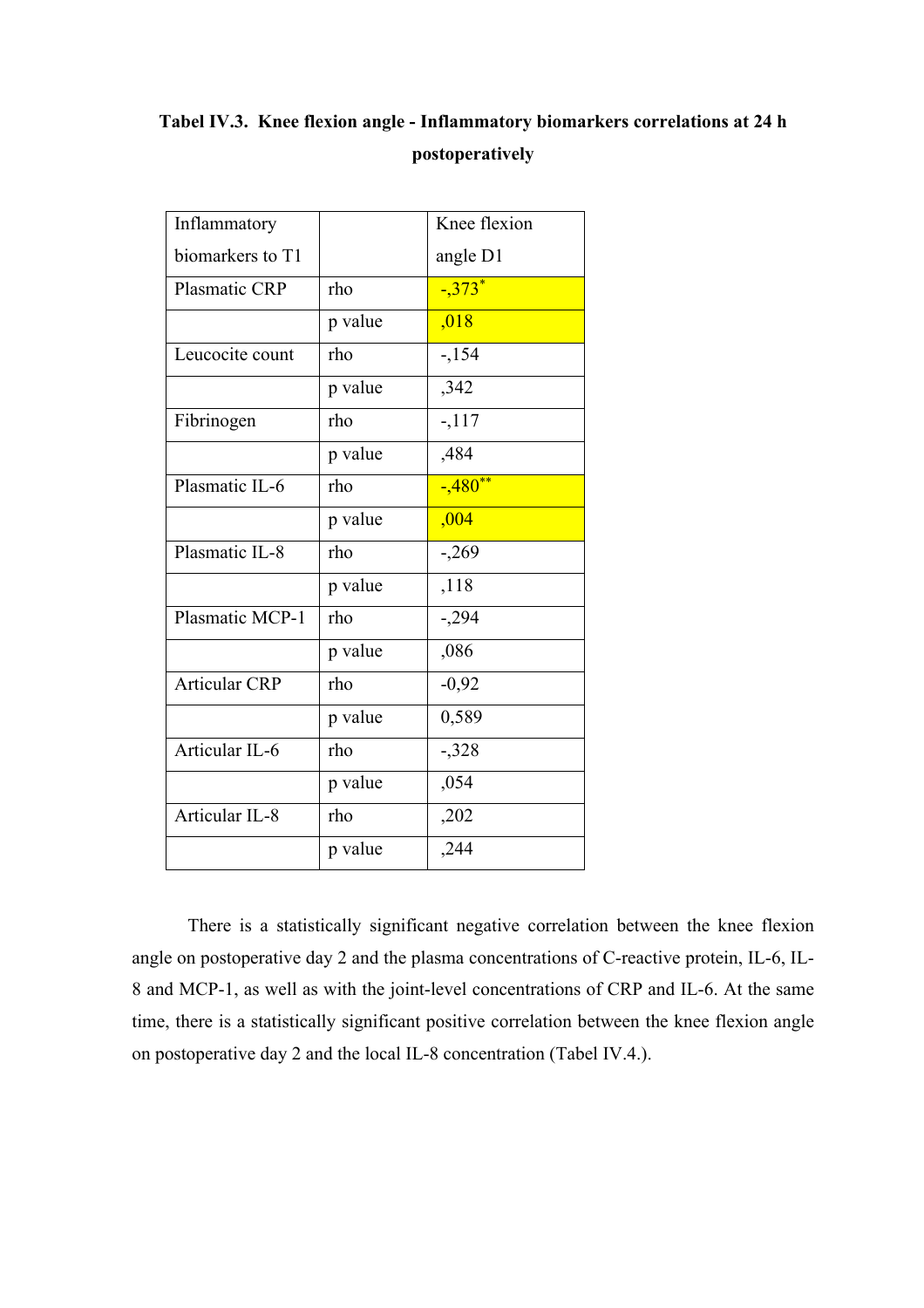## **Tabel IV.4. Knee flexion angle - Inflammatory biomarkers correlations at 48 h postoperatively**

| Inflammatory         |         | Knee flexion angle D2 |
|----------------------|---------|-----------------------|
| biomarkers to T2     |         |                       |
| Plasmatic CRP        | rho     | $-577***$             |
|                      | p value | ,000                  |
| Leucocite count      | rho     | $-.262$               |
|                      | p value | ,103                  |
| Fibrinogen           | rho     | $-.228$               |
|                      | p value | ,158                  |
| Plasmatic IL-6       | rho     | $-616$                |
|                      | p value | ,000                  |
| Plasmatic IL-8       | rho     | $-374$ <sup>*</sup>   |
|                      | p value | ,027                  |
| Plasmatic MCP-1      | rho     | $-578**$              |
|                      | p value | ,000                  |
| <b>Articular CRP</b> | rho     | $-.388*$              |
|                      | p value | 0,021                 |
| Articular IL-6       | rho     | $-513**$              |
|                      | p value | ,002                  |
| Articular IL-8       | rho     | $,377*$               |
|                      | p value | ,025                  |

Consequently, early joint mobility correlates directly with the degree of inflammation - the lower the degree of inflammation, the greater the knee flexion angle.

### **4.4. Discussion**

In view of the evidence demonstrating that postoperative pain correlates directly with the magnitude of the systemic inflammatory response [32], it seems reasonable and warranted to focus efforts on studying the benefits that new locoregional anesthesia practices can bring to large-scale orthopedic surgery, as well as on investigating the correlations between pain intensity, joint mobility and cytokine concentration at the systemic and local level.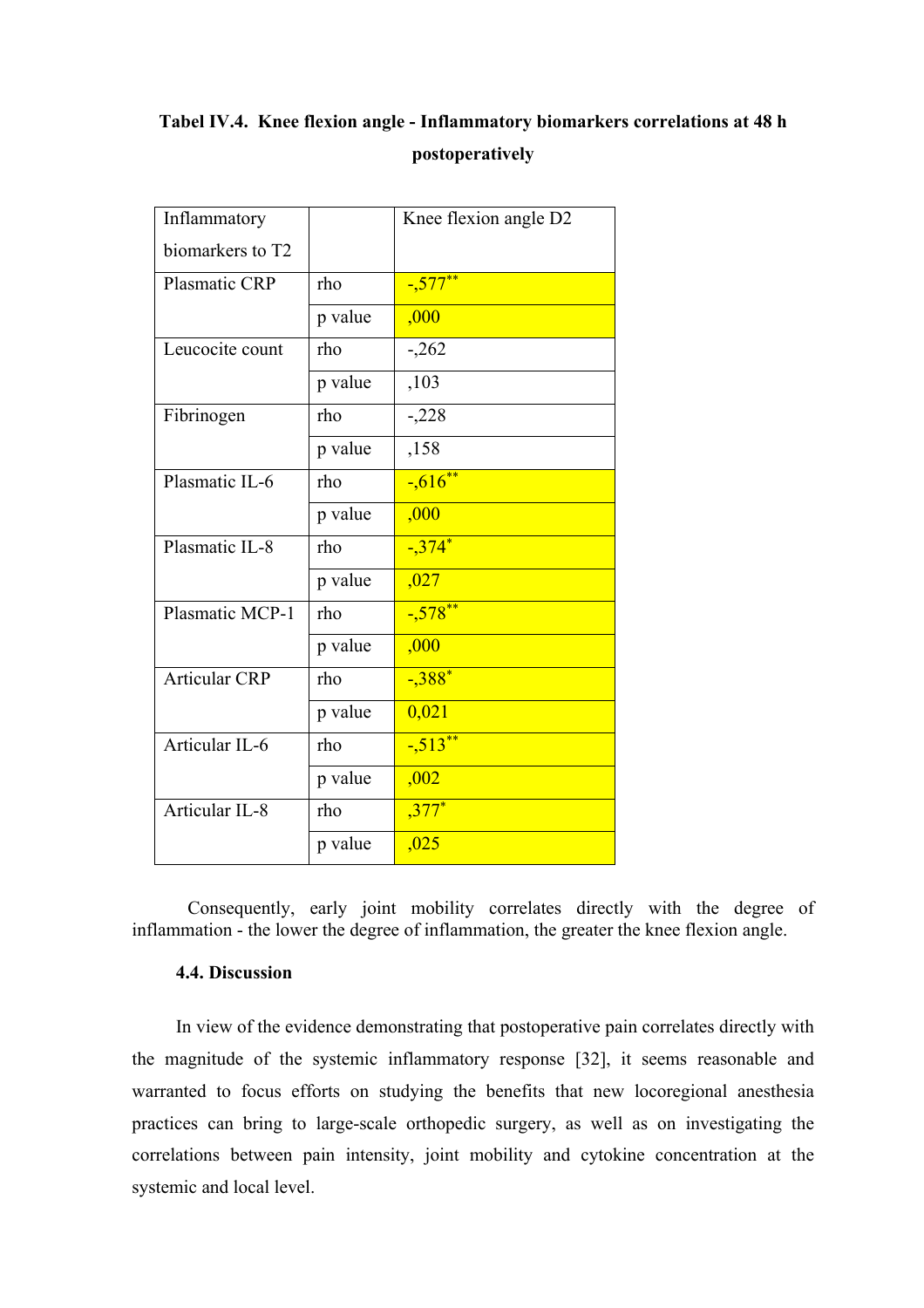The anatomical studies performed on the corpses support the process of knowing the mechanism by which iPACK confers analgesia to the posterior territory of the knee joint. Therefore, following the recomandations of the literature, we used the technique of distal injection of local anesthetic, using a volume of 15 ml of ropivacaine 0.5%. None of the enrolled patients had damage to the motor branches of the sciatic nerve, clinically manifested by the impossibility of dorsiflexion of the forefoot [33] [35].

The recording of pain scores for the patients included in the study revealed a clear advantage for the patients in the group that received locoregional anesthesia and multimodal analgesia centered on the use of the continuous adductor canal block. Early joint recovery assessed on the basis of joint flexion angle was also superior in PNB patients, for whom a flexion angle of 60-70 degrees was recorded, which was statistically significantly higher than in patients with opioid-based analgesia, i.e. 45/55 degrees.

There is a statistically significant positive correlation between the pain score assessed according to the visual analogue scale and the plasma concentrations of IL-6 and CRP at 24 hours postoperatively, as well as with the plasma concentrations of CRP, IL-6, IL-8, MCP-1, leukocyte count and fibrinogen at 48 hours postoperatively. Statistically significant correlations were also found between the pain score and the CRP and IL-6 concentrations in intra-articular aspiration fluid. There is a statistically significant positive correlation between joint mobility and the plasma concentrations of inflammatory mediators of the acute phase protein and cytokine type (CRP, IL-6, IL-8, MCP-1) and the concentrations of CRP, IL-6 and IL-8 in the intra-articular aspiration fluid.

Demonstrating that peripheral nerve blocks can induce a blunted inflammatory response compared to general anesthesia and multimodal systemic analgesia is a small step forward in the management of this pathology. There is clearly a need for further studies on this subject, but the premises are encouraging.

Hall and associates studied the correlation between the inflammatory response and the functional recovery after total hip replacement and found that the magnitude of the inflammatory response correlates directly with postoperative pain and early functional recovery [20].

In another study by Feng and associates, this time on a cohort of total knee replacement patients, the same strong relationship was found between plasma IL-6 concentration and pain intensity at 48 hours postoperatively [34].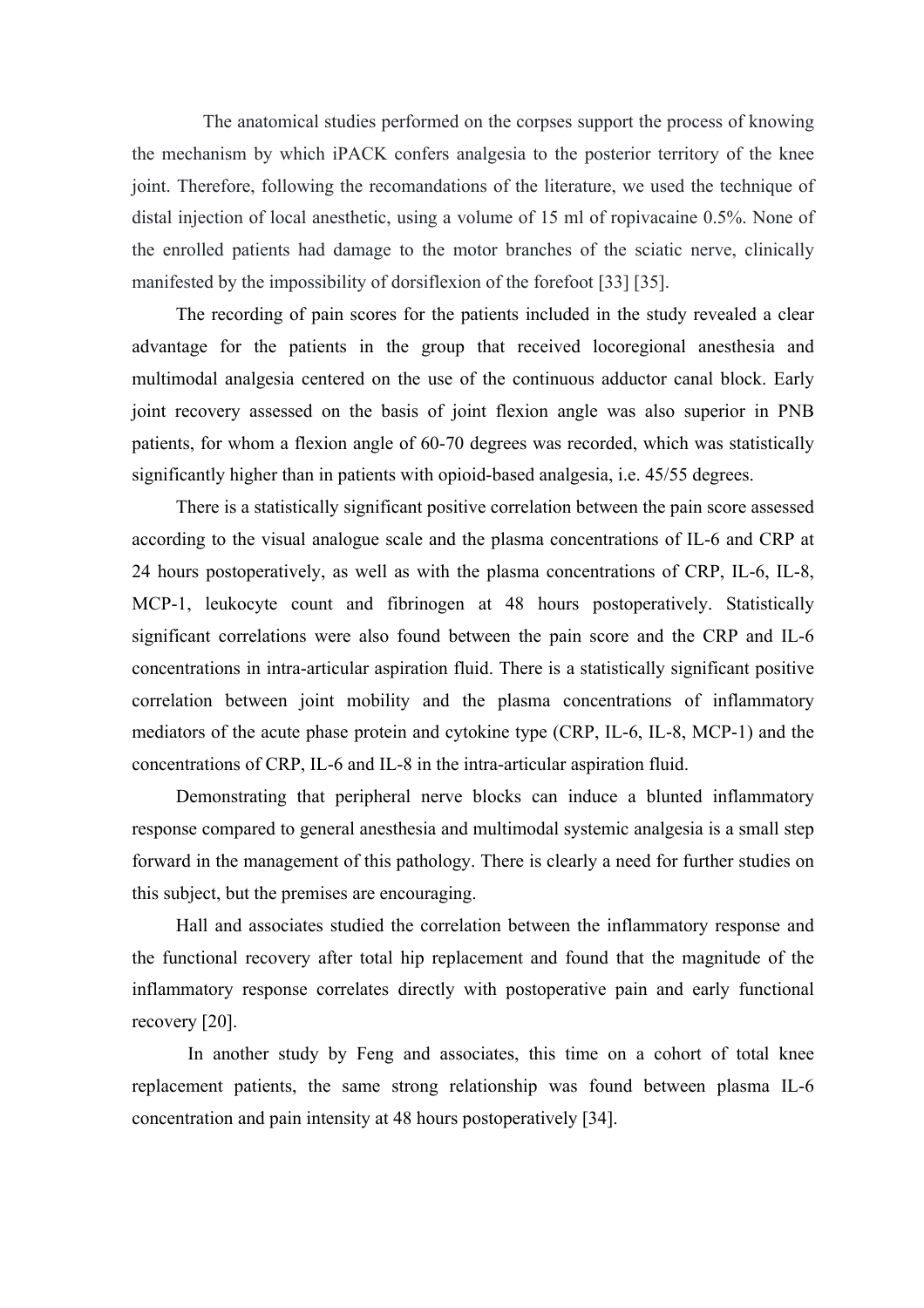Urgas et al. proved that early postoperative recovery after total knee replacement is influenced by the local inflammatory response, but they did not find a direct causal relationship with IL-6 or CRP levels [8].

An interesting finding concerns the behaviour of IL-8 at the joint level. Based on the data of our study, it appears that IL-8 at the joint level has a predominantly antiinflammatory activity. The intra-articular level of IL-8 correlates negatively with the pain score during mobilisation (the higher the IL-8 concentration, the lower the pain score). At the same time, there is a statistically significant positive correlation with the degree of early joint flexion (the higher the IL-8 concentration the greater the joint flexion angle). We believe that this should make the object of further research, as intra-articular IL-8 concentration may provide important information related to pain control and early postoperative mobilisation.

## **5. Conclusions and personal contribution**

1. Locoregional anesthesia and multimodal postoperative analgesia combining innovative locoregional techniques (continuous adductor canal block and iPACK) with systemic analgesics in the perioperative management protocol of patients with total knee arthroplasty is associated with the triggering of a blunted postoperative systemic inflammatory response compared to general anesthesia.

2. The vast majority of researchers are focusing their efforts on investigating the systemic inflammatory response.

3. The local response is difficult to assess for several reasons: increasingly limited use of joint drainage tubes, technical collecting difficulties, as well as an increased risk of infection due to frequent handling.

4. Plasma concentrations of CRP, IL-6, MCP-1 and fibrinogen are statistically significantly higher at 48 hours postoperatively in the group of patients that received general anesthesia than in the group of patients that received spinal anesthesia and PNB.

5. Plasma IL-6 and plasma CRP concentrations show similar kinetics as a result of tissue trauma induced by the surgical procedure.

6. Although plasma IL-6 concentration more accurately reflects the intensity of the inflammatory response triggered, plasma CRP concentration is monitored more frequently due to the widespread availability of this inflammation marker.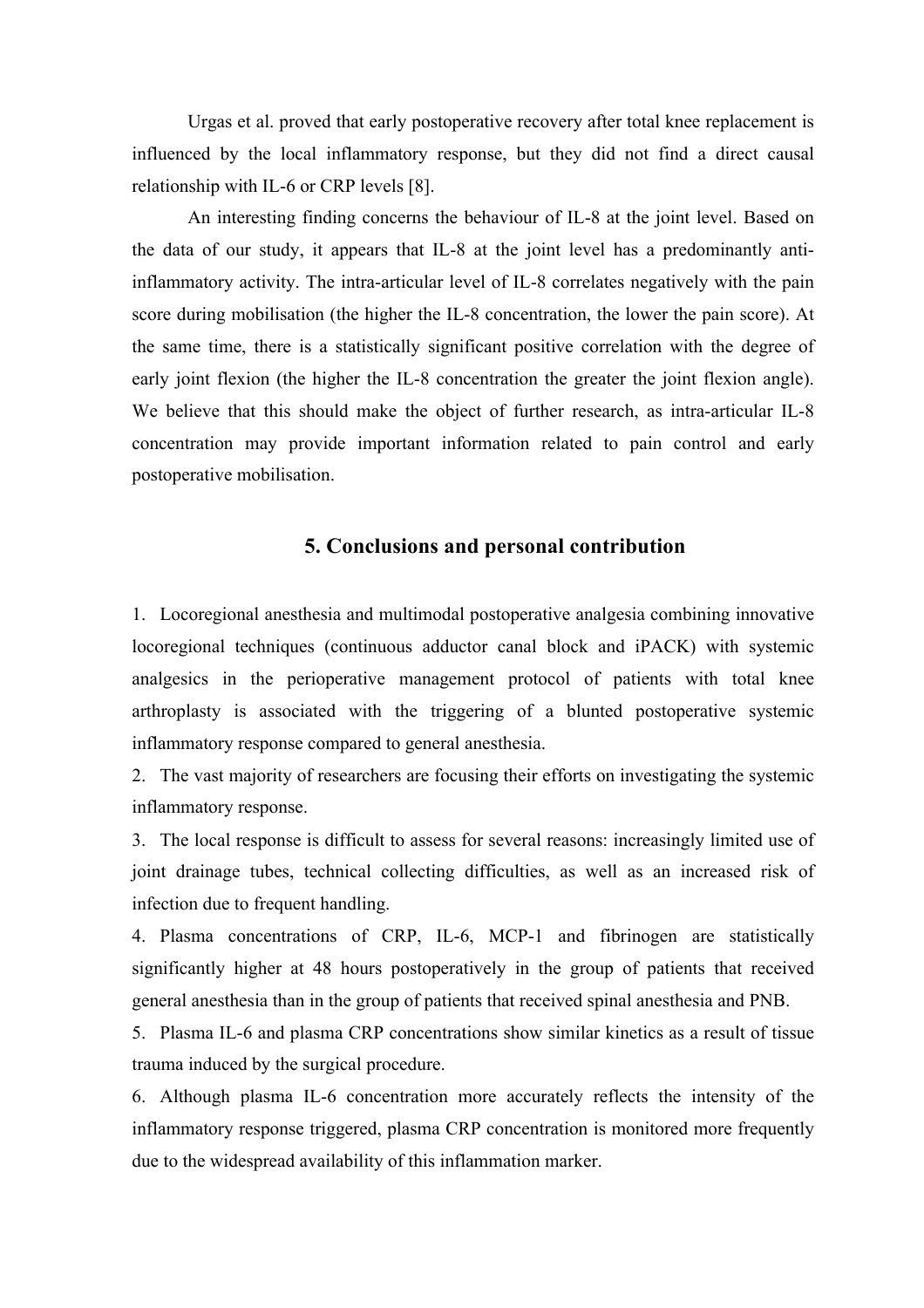7. Local CRP concentration does not show significant differences in the local inflammatory response depending on the anesthesia-analgesia technique that was used.

8. The immediate postoperative local inflammatory response assessed based on IL-6, IL-8 and MCP-1 concentrations in the intra-articular aspiration fluid is much more pronounced in the group of patients that received general anesthesia compared to the patients that received spinal anesthesia and PNB.

9. Also, the local inflammatory response at 48 hours based on the IL-6 concentration in the intra-articular aspiration fluid is more pronounced in the general anesthesia group.

10. The local inflammatory response appears earlier and precedes the systemic inflammatory response triggered by the trauma associated with surgery.

11. More frequent testing is needed during the first 24 hours after surgery in order to more accurately understand the role of the new markers in assessing inflammation in this type of surgery.

12. The monitoring of plasma IL-8 concentrations does not show significant differences between the two types of anesthesia used in the total knee arthroplasty protocol, therefore based on the plasma IL-8 concentration we cannot state that a more pronounced inflammatory response is associated with one or the other of the two techniques that were compared.

13. Previous studies did not find a correlation between plasma IL-8 concentration and surgical trauma, possibly because this cytokine is likely to react to traumatic stimuli more intense than the surgical procedure or because its kinetics was not captured due to the wider monitoring intervals in our study.

14. In any case, as regards IL-8, monitoring concentrations at the local level provides more accurate information compared to monitoring systemic concentrations.

15. Monitoring the absolute number of leukocytes in the blood, as well as the number of nucleated elements in the intra-articular aspiration fluid are parameters with extremely low specificity that do not provide reliable information for assessing the inflammatory response post total knee arthroplasty, but they have the great advantage of being likely to be widely used in centres where access to the determination of biological markers with higher sensitivity is limited.

16. Although leukocytes are a non-specific inflammatory marker of limited value, in the case of the patients included in the study a leukocyte peak was recorded at 24 hours, unaccompanied however by febrile elevation, possibly due to the inclusion of acetaminophen in the postoperative analgesia protocol.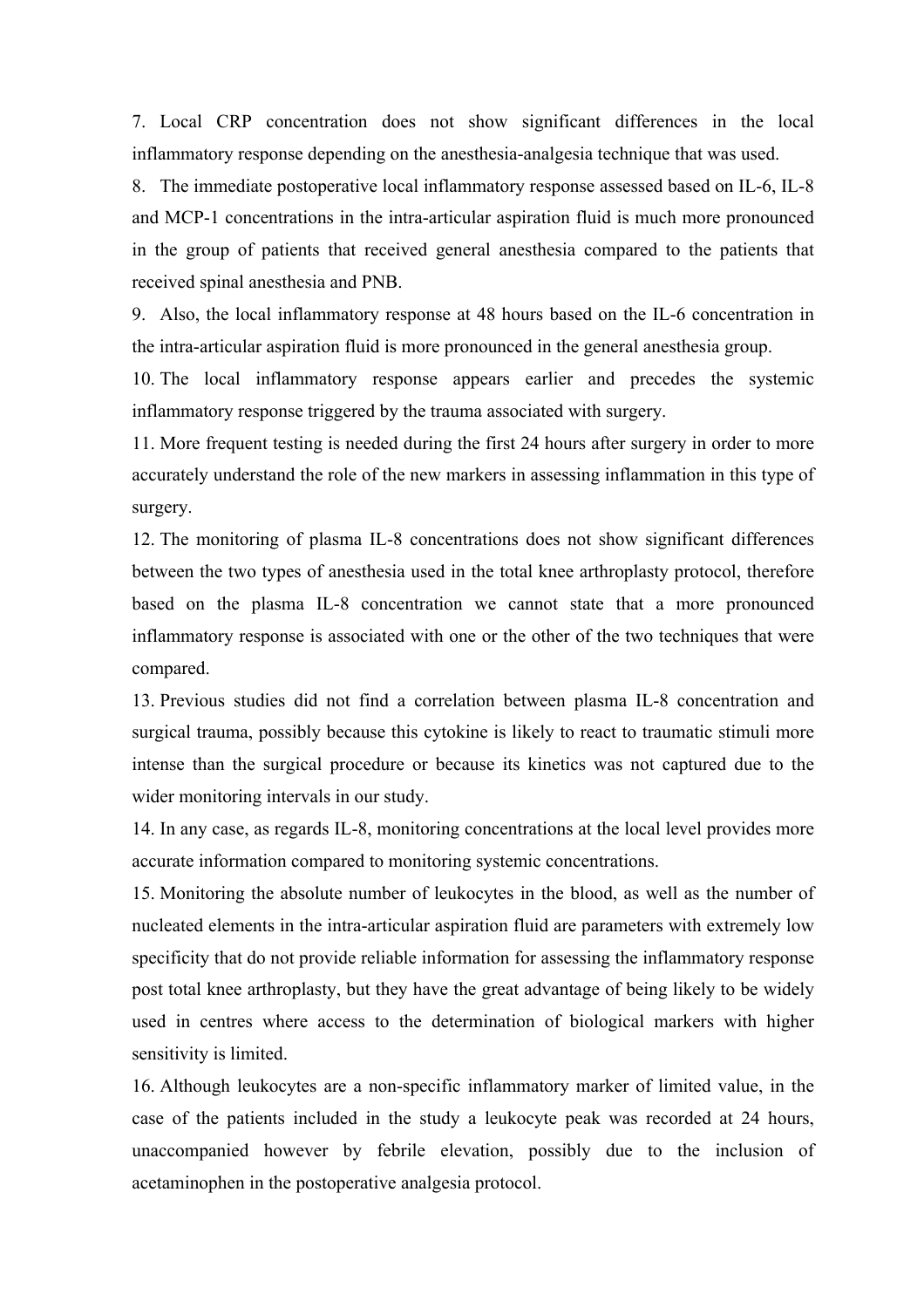17. As regards the influence of other associated factors, such as age, sex (male), preexisting comorbidities, on the inflammatory response, this study cannot provide relevant data because of the small number of patients monitored. Pre-existing studies confirm that the assessment of plasma CRP concentration is more strongly influenced by such factors than other cytokines.

18. The occurrence of postoperative complications (infections, cardiovascular complications) may be a confusing factor in the interpretation of the postoperative inflammatory response.

19. Total knee replacement is accompanied by a pronounced inflammatory response. Explanations for this may arise from the use of hemostatic tape on the one hand and the major surgery on the long bones on the other.

20. The initial inflammatory status of each individual patient will influence the magnitude and duration of the inflammatory response triggered in the postoperative course.

21. Elevated values of preoperative inflammatory markers will be accompanied by a sustained postoperative systemic inflammatory response, which clinically reflects into an increased incidence of infectious complications, increased mortality and difficult postoperative recovery.

22. Monitoring the preoperative inflammatory status will allow the identification of patients at risk of a complicated postoperative course and the adaptation of the perioperative management protocol accordingly.

23. The normalisation of CRP about 2 weeks after surgery with the interruption of the chain between the inflammation and coagulation cascades, as well as early mobilisation justify prophylactic antithrombotic therapy offered during this period, until the 3 parameters composing the Virchow triad (inflammation, hypercoagulability, venous stasis) return to normal preoperative status.

24. The systemic anti-inflammatory effect of local anesthetic cannot be excluded from the chain of physiopathological mechanisms inducing the attenuation of postoperative inflammation by locoregional anesthesia.

25. Postoperative pain stimulus, both at rest and during mobilisation, was more effectively controlled by locoregional analgesia compared to the intravenous multimodal analgesia protocol.

26. Local and systemic inflammatory response correlates with pain and the functional recovery of the joint in the immediate postoperative period.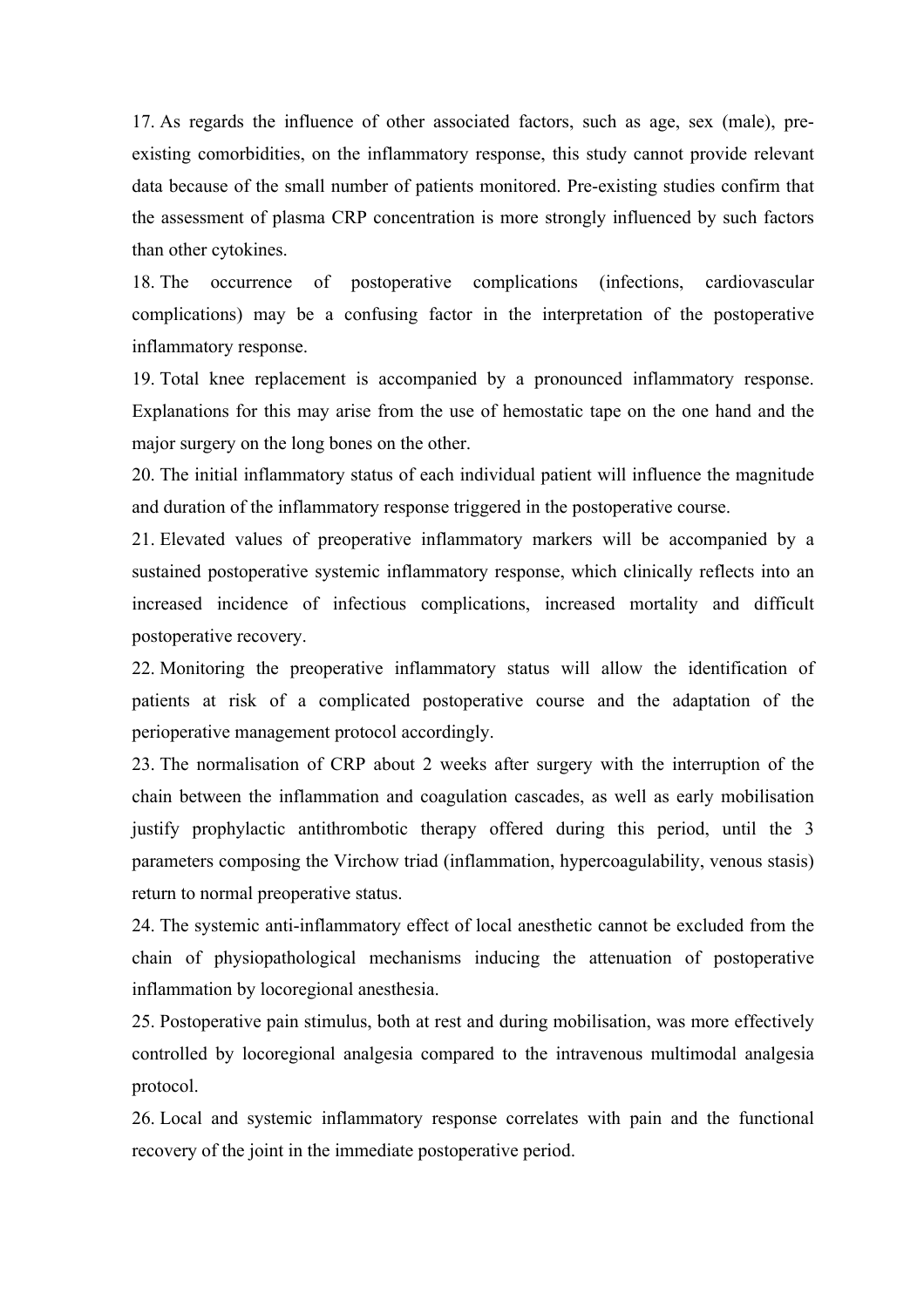27. The pain score assessed according to the visual analogue scale correlates positively with the plasma concentrations of IL-6 and CRP at 24 hours postoperatively and with the plasma concentrations of CRP, IL-6, IL-8, MCP-1, leukocyte count and fibrinogen at 48 hours postoperatively.

28. Statistically significant positive correlations were found between the pain score and the CRP and IL-6 concentrations in the intra-articular aspiration fluid.

29. The local IL-6 and MCP-1 levels were found to be 50-100 times higher than their systemic concentration.

30. The local inflammatory response, i.e. CRP, IL-6 and IL-8 concentrations in the intraarticular aspiration fluid, correlate with early postoperative functional recovery.

31. There is also a statistically significant correlation between joint mobility and the plasma concentrations of acute phase protein and cytokine inflammatory mediators (CRP, IL-6, IL-8, MCP-1).

32. Local joint IL-8 appears to have a predominantly anti-inflammatory action as it correlates negatively with the VAS pain score during mobilisation (the higher the IL-8 concentration, the lower the pain score) and positively with the postoperative joint flexion angle (the higher the IL-8 concentration, the higher the flexion angle).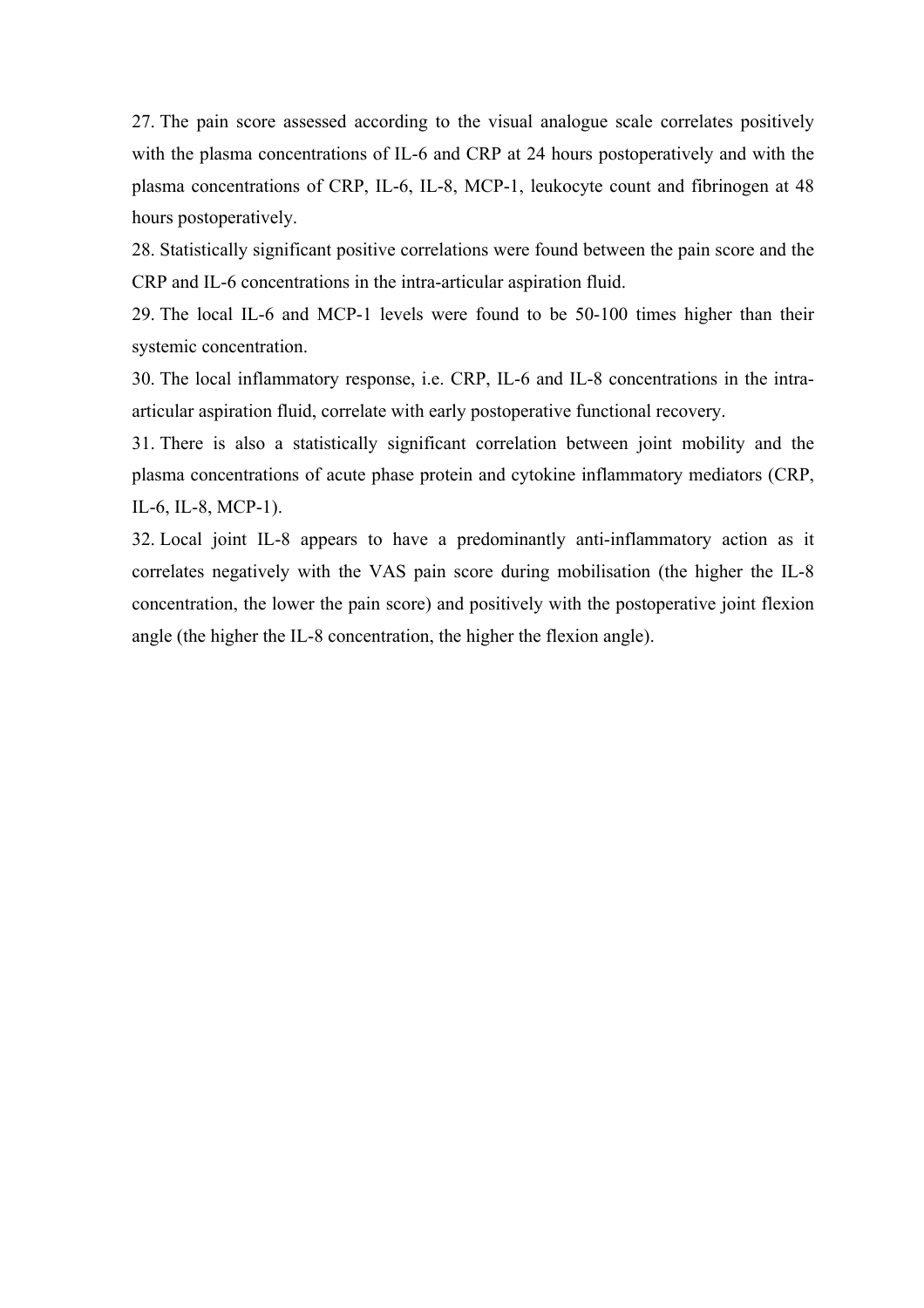### **IV. References**

1. Kurtz SM, Ong KL, Lau E, et al. International survey of primary and revision total knee replacement. Int Orthop. 2011;35:1783-1789.

2. Ethgen O, Bruyere O, Richy F, Dardennes C, Reginster JY. Health-related quality of life in total hip and total knee arthroplasty. A qualitative and systematic review of the literature. J Bone Joint Surg Am 2004; 86-A: 963-74

3. Sandra L. Kopp, MD, Jens Borglum, MD, PhD. Anesthesia and analgesia practice pathway options for total knee arthroplasty. Regional Anesthesia and Pain Medicine 2017; 42:683-697

4. Soffin EM, Memtsoudis SG. Anesthesia and analgesia for total knee arthroplasty. Minerva Anestesiol 2018;84:1406-12.

5. William K. Oelsner, BS, Stephen M. Engstrom, MD, Michael A. Benvenuti, BS; Characterizing the acute phase response in healthy patients following total joint arthroplasty: predictable and consistent. The journal of arthroplasty.2016; 1-6

6. Chen XX, Wang T, Li J, Kang H. Relationship between inflammatory response and estimated complication rate after total hip arthroplasty. Chin Med J 2016;129:2546-2551

7. Wasko MK, Bobecka-Wesolowska K, Tomasiuk R, et al. Measurement of the inflammatory response in the early postoperative period after hip and knee arthroplasty. Clin Chem Lab Med. 2015; 1055

8. Ugraş AA, Kural C, Kural A, Demirez F, Koldaş M, Cetinus E. Which is more important after total knee arthroplasty: Local inflammatory response or systemic inflammatory response?. Knee. 2011;18(2):113-116

9. Zhu DJ, Schwarzkopf R. Modern trends in total knee arthroplasty. Orthop Muscul Syst 2013; 2: 138.

10. Simons MJ, Amin NH, Scuderi GR. Acute wound complications after total knee arthroplasty: prevention and management. J Am Acad Orthop Surg 2017; 25: 547-55.

10. Memtsoudis SG, Sun X, Chiu YL, et al. Perioperative comparative effectiveness of anesthetic tehnique in orthopedic patients. Anesthesiology; (2103) :1046-1058

11. Pugely AJ, Martin CT, Gao Y, Mendoza-Lattes S, Callaghan JJ. Differences in shortterm complication between spinal and general anesthesia for primary total knee arthroplasty. J Bone Joint Surg Am. 2013; 95:193-199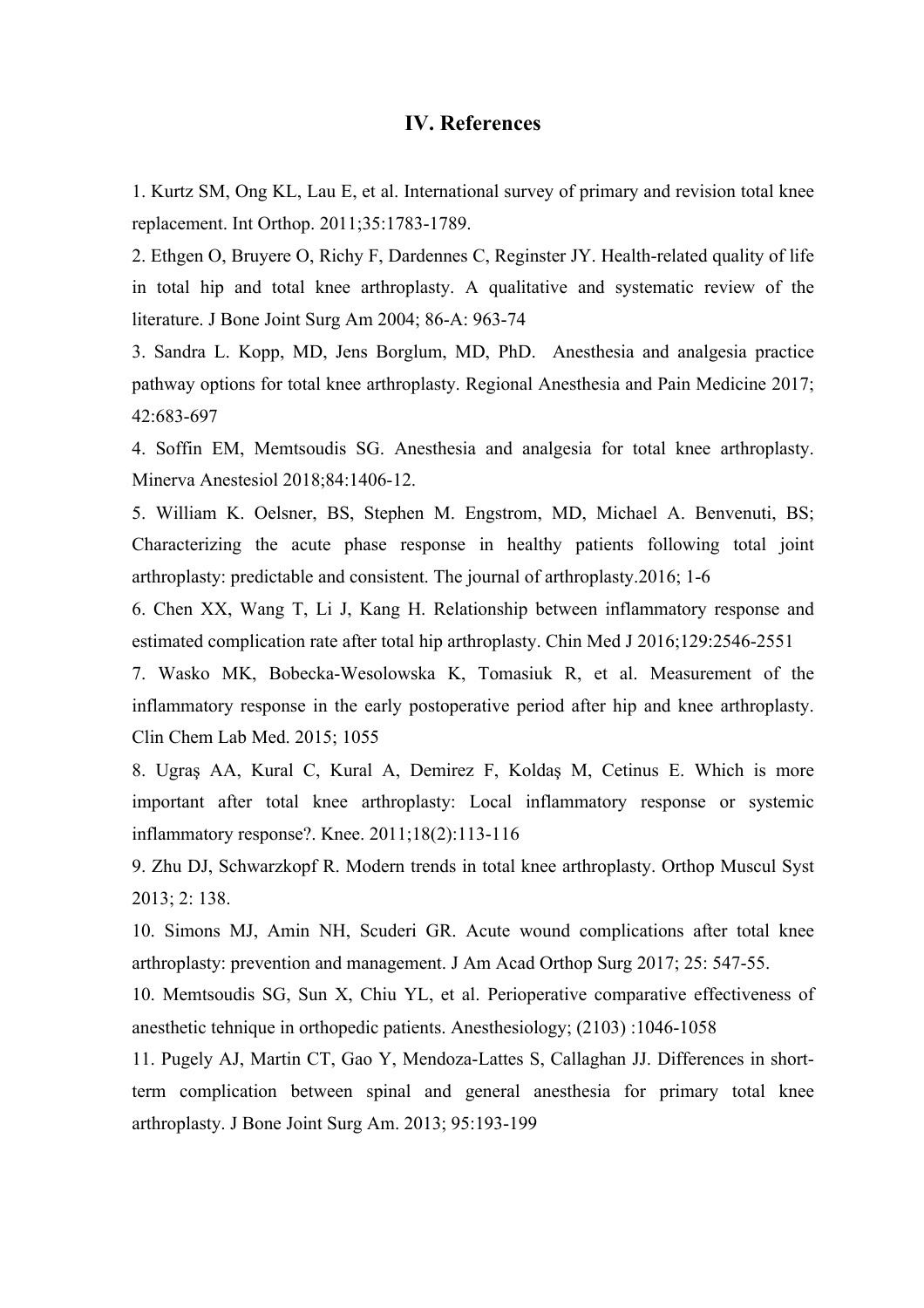12. Kohl BA., Deutschman CS. The inflammatory response to surgery and trauma. Curr Opin Crit Care. 2006; 12(4):325-332

13. Stevenson GW., Hall SC., Rudnick S. et al. The effect of anesthetic agents on the human imune response. Anesthesiology. 1990; 72: 542-552

14. Lisowska B., Maslinski W., Maldyk P. Perioperative inflammatory response in patients with rheumatoid arthritis undergoing orthopaedic surgery. Arch Med Sci. 2008; (5): 248-254.

15. Wylde V, Beswick A, Bruce J, et al. Chronic pain after total knee arthroplasty. EFFORT Open Rev. 2018;3(8):461-470

16. Campiglia L, Consales G, De Gaudio AR. Pre-emptive analgesia for postoperative pain control:a review. Clin Drug Investig. 2010;30:15-26

17. Chen XX, Wang T, Li J, Kang H. Relationship between inflammatory response and estimated complication rate after total hip arthroplasty. Chin Med J 2016;129:2546-2551

18. Bratu A, Cursaru A, Comanelea A, Cîrstoiu C. The use of IPACK and the continuous adductor canal block in the perioperative management of total knee prosthesis. Journal of military medicine. 2021(2);238-43

19. Yuan, S.C., et al. Adductor Canal Block for Total Knee Arthroplasty: A Review of the Current Evidence. (2016) J Anesth Surg 3(2): 199-207

20. Perlas A, Chan VW, Beattie S. Anaesthesia technique and mortality after total hip or knee arthroplasty: a retrospective, propensity score-matched cohort study. Anesthesiology. 2016; 125:724-731

21. Lisowska B, Szymanska M, Nowacka E. Anesthesiology and the cytokine network. Postepy Hig Med Dosw, 2013; 67:761-769

22. Watt DG, Horgan PG, McMillan DC. Routine clinical markers of the magnitude of the systemic inflammatory response after elective operation: a systematic review. Surgery. 2015;157(2):362-380

23. Hall GM, Peerbhoy D, Shenkin A, Parker CJ. Salmon P. Relationship of the functional recovery after hip arthroplasty to neuroendocrine and inflammatory response. Br J Anaesth. 2001; 87:537-542

24. Lee YH, Song GG. Urinary MCP-1 as a biomarker for lupus nephritis: a meta-analysis. Z Rheumatol. 2017 May;76(4):357-363.

25. Dalgard C, Eidelman O, Jozwik C, Olsen CH, Srivastava M, Biswas R, Eudy Y, Rothwell SW, Mueller GP, Yuan P, Drevets WC, Manji HK, Vythlingam M, Charney DS, Neumeister A, Ursano RJ, Jacobowitz DM, Pollard HB, Bonne O. The MCP-4/MCP-1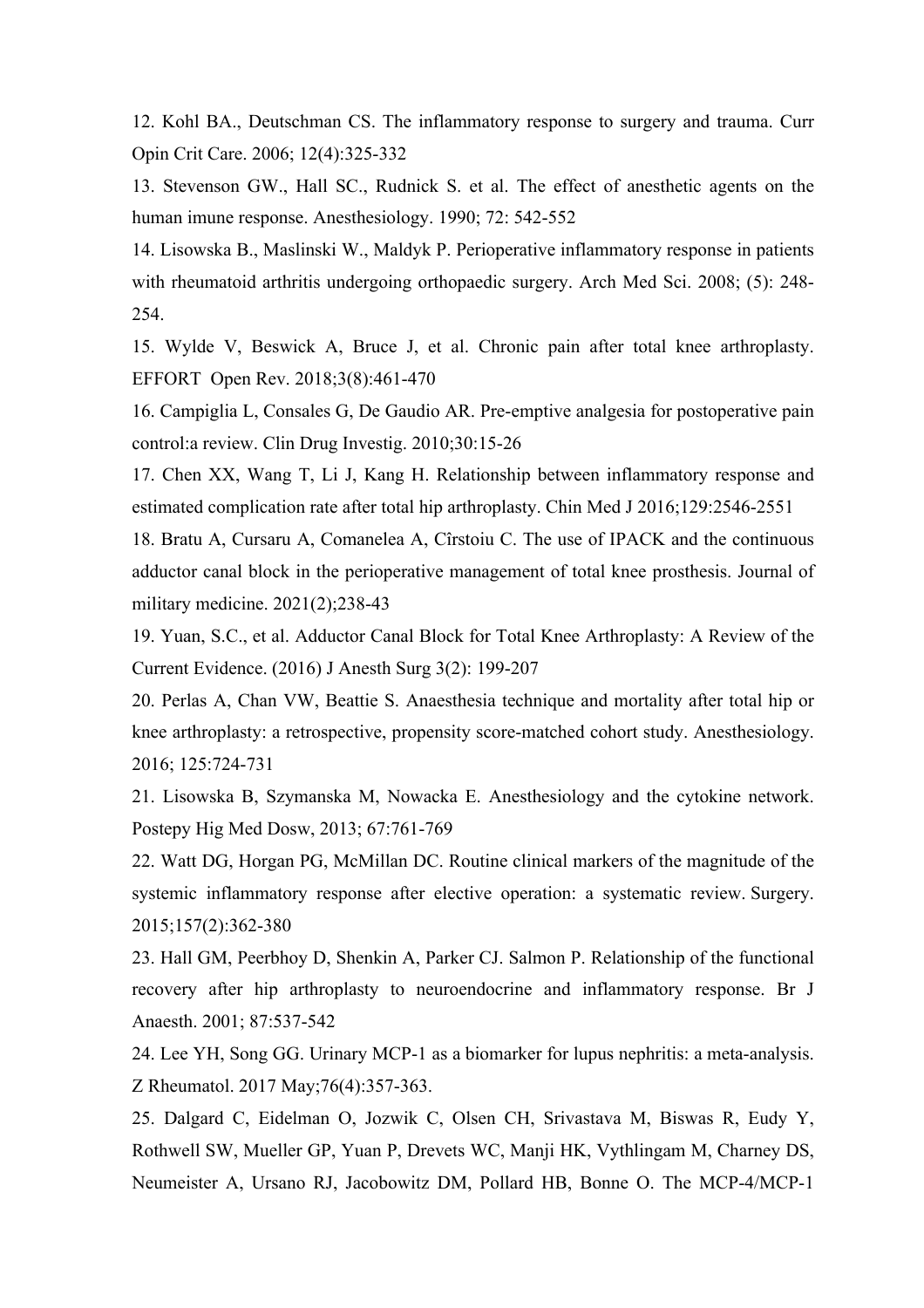ratio in plasma is a candidate circadian biomarker for chronic post-traumatic stress disorder. Transl Psychiatry. 2017 Feb 7;7(2):e1025.

26. Singh S, Anshita D, Ravichandiran V. MCP-1: Function, regulation, and involvement in disease. Int Immunopharmacol. 2021 Dec;101(Pt B):107598.

27. Dasa V, Kramer JM, Gaffen SL, Kirkwood KL, Mihalko WM. Is monocyte chemotactic protein 1 elevated in aseptic loosening of TKA? A pilot study. Clin Orthop Relat Res. 2012 Jul;470(7):1879-84.

28. Krohn CD, Reikeras O, Aasen AO. The cytokines IL-1beta and IL-1 receptor antagonist, IL-2 and IL-2 soluble receptor-alfa, IL-6 and IL-6 soluble receptor , TNF-alpha and TNF soluble receptor I, and IL-10 in drained and systemic blood after major orthopaedic surgery. Eur J Surg 1999;165:101-109

29. Strey CW, Marquez-Pinilla RM, Markiewski MM, et al. Early post-operative measurement of cytokine plasma levels combined with pre-operative bilirubin levels identify high-risk patients after liver resection. Int J Mol Med. 2011;27(3):447-454.

30. Bratu A, Cursaru A, Comanelea A, Şerban B, Cîrstoiu C. Multimodal analgesia in primary bone tumors. Romanian Journal of Orthopaedic Surgery and Traumatology. 2021;4(1): 30-37. . https://doi.org/10.2478/rojost-2021-0006

31. Grosu I, Lavand'homme P, Thienpont E. Pain after knee arthroplasty: an unresolved issue. Knee Surg Sports Traumatol Arthrosc. 2014 Aug;22(8):1744-58

32. Si Hb, Yang, TM, Zeng Y. et al. Correlations between inflammatory cytokines, muscle damage markers and acute postoperative pain following primary total knee arthroplasty. BMC Musculoskelet Disord 18, 265 (2017)

33. Tran J, Giron AL, Peng P, Chan V, et al. Evaluation of the iPACK block injectate spread: a cadaveric study. Reg Anesth Pain Med. 2019;44:689-694

34. Feng Y, Ju H, Yang B, An H. Effects of a selective cyclooxygenase-2 inhibitor on prospective inflammatory reaction and pain after total knee replacement. J Pain 2008; 9: 45-52

35. Thobhani S, Scalercio L, Elliot CE, et al. Novel regional techniques for total knee arthroplasty promote reduced hospital length of stay: an analysis of 106 patients. Ochsner J. 2017;17(3):233-238